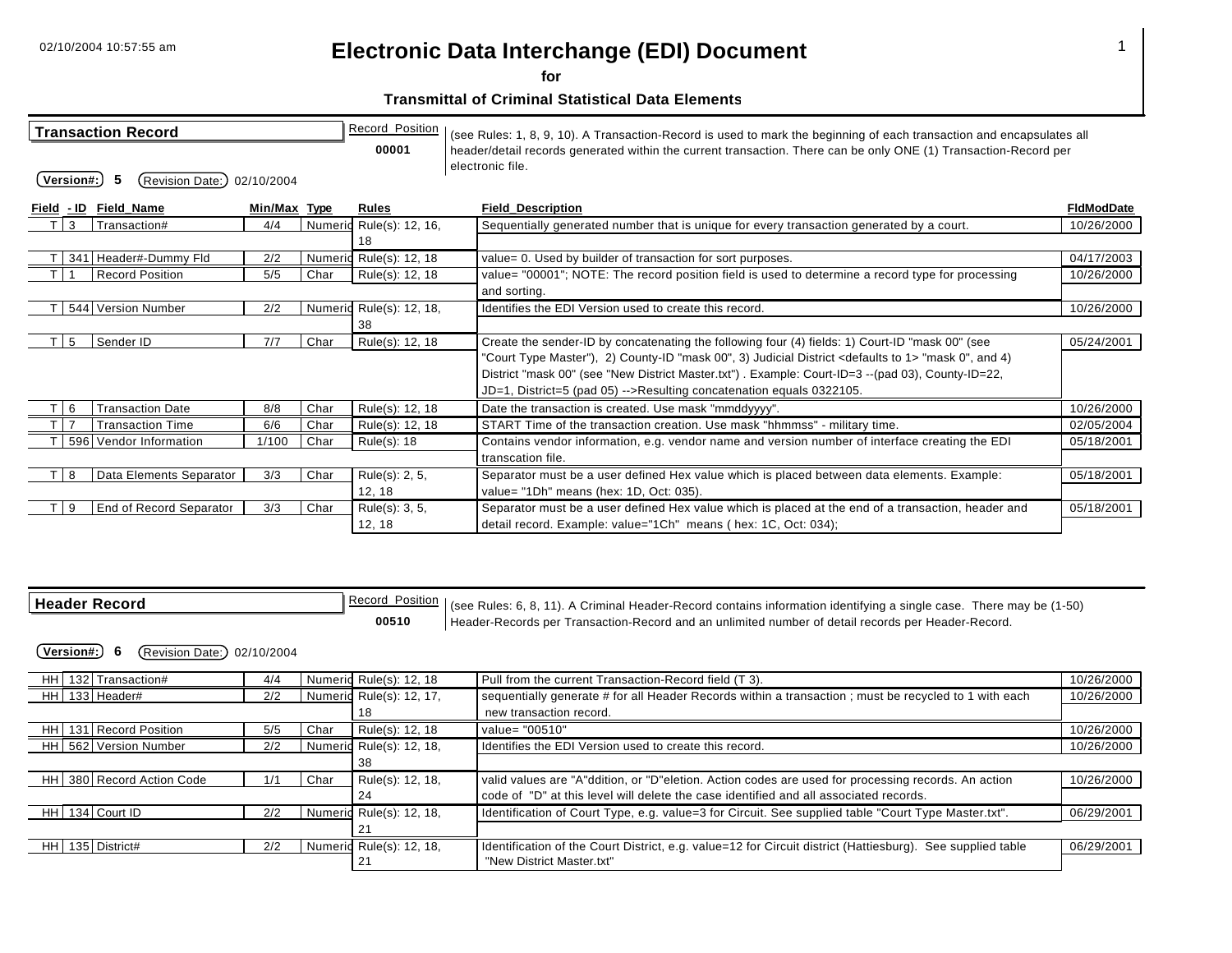**for** 

**Transmittal of Criminal Statistical Data Elements** 

| Field - ID | <b>Field Name</b>             | Min/Max Type |      | Rules                    | <b>Field Description</b>                                                                               | <b>FidModDate</b> |
|------------|-------------------------------|--------------|------|--------------------------|--------------------------------------------------------------------------------------------------------|-------------------|
| HH I       | 136 Judicial District         | 2/2          |      | Numeric Rule(s): 12, 18, | values=1 (default) or 2; note: 10 counties have 2 judicial districts. See supplied table "New District | 05/24/2001        |
|            |                               |              |      | 21                       | Master.txt"                                                                                            |                   |
|            | HH 137 County ID              | 2/2          |      | Numeric Rule(s): 12, 18, | Identification of County, e.g. value=18 for Forrest County. See supplied table "County Master.txt".    | 05/24/2001        |
|            |                               |              |      | 21                       |                                                                                                        |                   |
|            | HH 356 Case Year              | 4/4          | Char | Rule(s): 12, 18,         | mask "yyyy".                                                                                           | 02/25/2002        |
|            |                               |              |      | 21                       |                                                                                                        |                   |
| HH I       | 139 Case Number               | 4/4          |      | Numeric Rule(s): 4, 18,  | The case-number field or pre-7/1/98-docket# field must be supplied.                                    | 10/26/2000        |
|            |                               |              |      | 21                       |                                                                                                        |                   |
|            | HH 141 Pre 7-1-98 Docket#     | 1/20         | Char | Rule(s): 4, 18,          | The case-number field or pre-7/1/98-docket# field must be supplied. Note: old numbering method         | 10/26/2000        |
|            |                               |              |      | 21                       | used before 7/1/98; varies from court to court.                                                        |                   |
| HH I       | 140 Local Case Identifier     | 1/25         | Char | Rule(s): 4, 18,          | method used by each court to identify cases for their purposes; varies from court to court             | 06/29/2001        |
|            |                               |              |      | 21                       |                                                                                                        |                   |
|            | HH 142 Confidential Case Flag | 1/1          | Char | Rule(s): 12, 18          | Used to indicate if a case is confidential. Valid values are "Y"es, "N"o, or "U"nknown.                | 10/26/2000        |
|            | HH 594 ORI Number             | 1/15         | Char | Rule(s): 4, 18           | Unique identification number assigned to each court by the FBI. See supplied table "New District"      | 02/05/2004        |
|            |                               |              |      |                          | Master.txt". Example: Adams County Circuit Court ORI# = "MS001015J".                                   |                   |

**Detail Indictment Record Record Record Position** The Detail-Indictment-Record is used to collect indictment information for a case. There can only be ONE (1) Indictment **00515** per case.

| IR 231 Transaction#                   | 4/4   |      | Numeric Rule(s): 12, 18  | Pull from the current Transaction-Record field (T 3).                                                    | 10/26/2000 |
|---------------------------------------|-------|------|--------------------------|----------------------------------------------------------------------------------------------------------|------------|
| $IR$ 232 Header#                      | 2/2   |      | Numeric Rule(s): 12, 18  | Pull from the current Criminal Header-Record field (HH 133).                                             | 10/26/2000 |
| IR 230 Record Position                | 5/5   | Char | Rule(s): 12, 18          | value= "00515"                                                                                           | 10/26/2000 |
| IR 568 Version Number                 | 2/2   |      | Numeric Rule(s): 12, 18, | Identifies the EDI Version used to create this record.                                                   | 10/26/2000 |
|                                       |       |      | 38                       |                                                                                                          |            |
| IR 234 Record Action Code             | 1/1   | Char | Rule(s): 12, 18,         | valid values are "A"ddition, or "D"eletion. Action codes are used for processing records.                | 10/26/2000 |
|                                       |       |      | 24                       |                                                                                                          |            |
| IR 233 Detail Seq#                    | 2/2   |      | Numeric Rule(s): 12, 18  | Sequentially generated for all detail records within a header record; must be recycled to 1 for each     | 10/26/2000 |
|                                       |       |      |                          | new header record.                                                                                       |            |
| IR 235 County Control Ref#            | 1/100 | Char | Rule(s): 12, 14,         | Identifies a unique reference# per record in the lower court s internal data structure. This number will | 02/05/2004 |
|                                       |       |      | 15, 18                   | be used for future data modifications in the data warehouse database.                                    |            |
| IR 237 Date of Indictment             | 8/8   | Char | Rule(s): 12, 18          | Use mask "mmddyyyy".                                                                                     | 10/26/2000 |
| IR   238   District Attorney-ADA Bar# | 2/4   |      | Numeric Rule(s): 12, 18  | Bar Roll Number of the prosecutor. See supplied table "BarRoll Master.txt".                              | 10/26/2000 |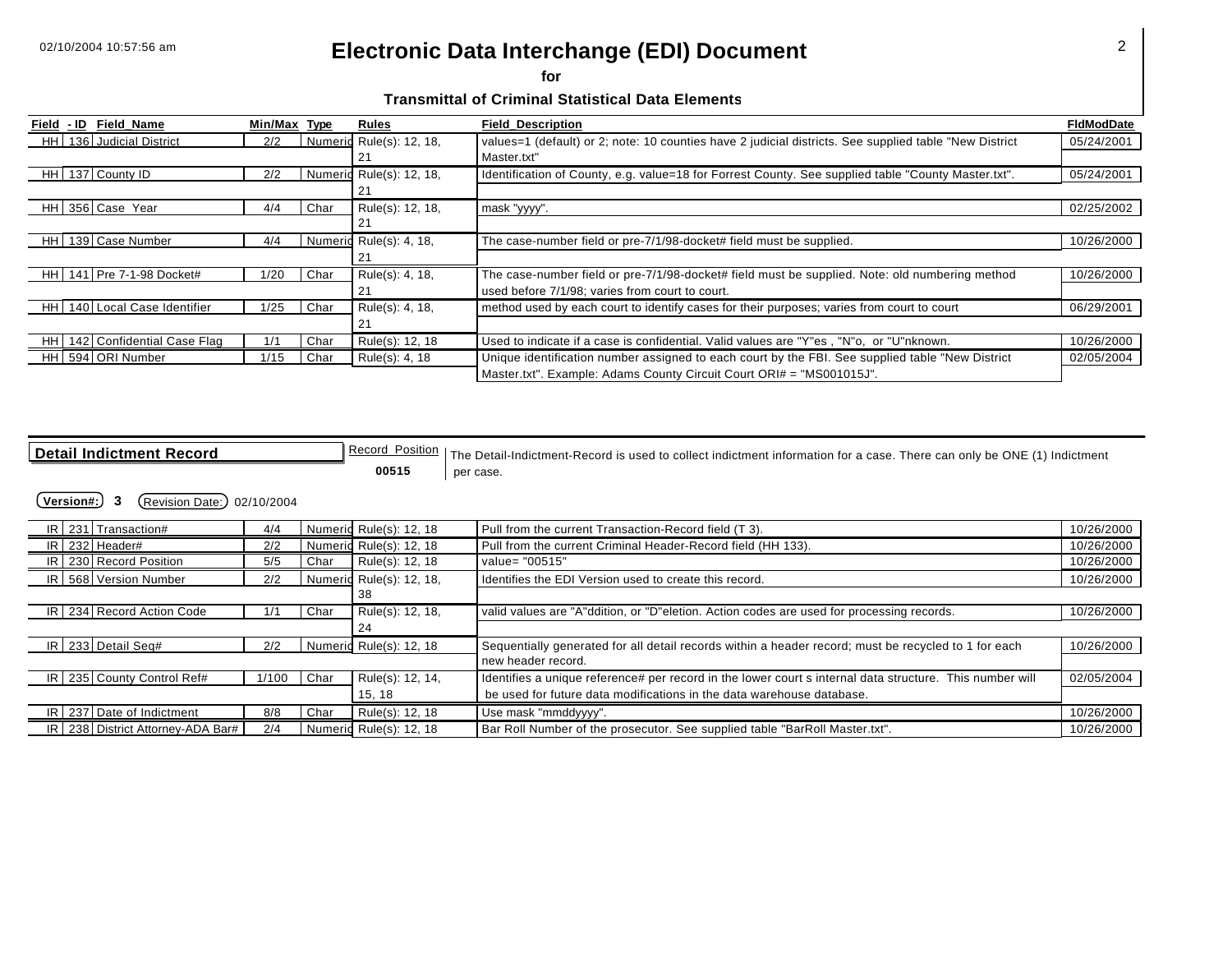**Transmittal of Criminal Statistical Data Elements** 

**for** 

| <b>Detail Fees Record</b>                |              |      |                          | Record_Position   The Detail-Fees-Record is used to collect fee information on a given case. There can be (0-many) fee records per case. |                   |  |  |  |  |
|------------------------------------------|--------------|------|--------------------------|------------------------------------------------------------------------------------------------------------------------------------------|-------------------|--|--|--|--|
|                                          |              |      | 00525                    |                                                                                                                                          |                   |  |  |  |  |
| Version#:<br>(Revision Date:) 02/10/2004 |              |      |                          |                                                                                                                                          |                   |  |  |  |  |
| Field - ID Field Name                    | Min/Max Type |      | <b>Rules</b>             | <b>Field Description</b>                                                                                                                 | <b>FIdModDate</b> |  |  |  |  |
| FE 316 Transaction#                      | 4/4          |      | Numeric Rule(s): 12, 18  | Pull from the current Transaction-Record field (T 3).                                                                                    | 10/26/2000        |  |  |  |  |
| FE 317 Header#                           | 2/2          |      | Numeric Rule(s): 12, 18  | Pull from the current Criminal Header-Record field (HH 133).                                                                             | 10/26/2000        |  |  |  |  |
| FE 315 Record Position                   | 5/5          | Char | Rule(s): 12, 18          | value= "00525"                                                                                                                           | 10/26/2000        |  |  |  |  |
| FE 574 Version Number                    | 2/2          |      | Numeric Rule(s): 12, 18, | Identifies the EDI Version used to create this record.                                                                                   | 10/26/2000        |  |  |  |  |
|                                          |              |      | 38                       |                                                                                                                                          |                   |  |  |  |  |
| FE 319 Record Action Code                | 1/1          | Char | Rule(s): 12, 18,         | valid values are "A"ddition, or "D"eletion. Action codes are used for processing records.                                                | 10/26/2000        |  |  |  |  |
|                                          |              |      | 24                       |                                                                                                                                          |                   |  |  |  |  |
| FE 318 Detail Seq#                       | 2/2          |      | Numeric Rule(s): 12, 18  | Sequentially generated for all detail records within a header record; must be recycled to 1 for each                                     | 10/26/2000        |  |  |  |  |
|                                          |              |      |                          | new header record.                                                                                                                       |                   |  |  |  |  |
| FE 320 County Control Ref#               | 1/100        | Char | Rule(s): 12, 14,         | Identifies a unique reference# per record in the lower court s internal data structure. This number will                                 | 02/05/2004        |  |  |  |  |
|                                          |              |      | 15, 18                   | be used for future data modifications in the data warehouse database.                                                                    |                   |  |  |  |  |
| FE 321 Defendant-Key                     | 1/100        | Char | Rule(s): 4, 18,          | If the Fee Type is associated with a defendant, then pull the county-control-ref# field (DM 166) of                                      | 02/05/2004        |  |  |  |  |
|                                          |              |      | 46                       | the related "Detail-Defendant-Record" (00530).                                                                                           |                   |  |  |  |  |
| FE 322 Count Activity-Key                | 1/100        | Char | Rule(s): 4, 18,          | If the fee type is associated with an existing count activity record of a defendant, then pull the                                       | 02/05/2004        |  |  |  |  |
|                                          |              |      | 46                       | county-control-ref# field (CA 260) of the related "Detail-Count-Activity-Record" (00590).                                                |                   |  |  |  |  |
| FE 323 Fee Type                          | 4/4          |      | Numeric Rule(s): 4, 18,  | Supply the type of cost, fee or restitution being reported. If a matching code DOES NOT exist within                                     | 02/06/2004        |  |  |  |  |
|                                          |              |      | 51                       | the AOC "Fee Master.txt" file, then supply the Fee-Type-Description (FE 664) instead of the                                              |                   |  |  |  |  |
|                                          |              |      |                          | Fee-Type code.                                                                                                                           |                   |  |  |  |  |
| FE 664 Fee Type Description              | 1/50         | Char | Rule(s): 4, 18,          | If the Fee-Type (FE 323) is not available, then supply the Fee-Type-Description.                                                         | 02/06/2004        |  |  |  |  |
|                                          |              |      | 51                       |                                                                                                                                          |                   |  |  |  |  |
| FE 324 Amount                            | 4/8          |      | Decimal Rule(s): 12, 18  | The dollar amount of the cost, fee, or restitution.                                                                                      | 10/26/2000        |  |  |  |  |
| FE 325 Fee Information                   | 1/100        | Char | Rule(s): 4, 18           | Use for additional information on the cost, fee, or restitution amounts reported.                                                        | 10/26/2000        |  |  |  |  |

| l Detail Defendant Record                                                                                |     |      | Record_Position<br>00530 |  | The Detail-Defendant-Record is used to record all defendants in a given criminal case. There can be (1-many) defendant<br>records per case. Also, the Detail-Defendant-Record is the parent record for all detail records starting from 00540 |            |  |  |
|----------------------------------------------------------------------------------------------------------|-----|------|--------------------------|--|-----------------------------------------------------------------------------------------------------------------------------------------------------------------------------------------------------------------------------------------------|------------|--|--|
| through 00610 (see Diagram 1.0 - Criminal EDI Structure).<br>(Revision Date:)<br>Version#:<br>02/10/2004 |     |      |                          |  |                                                                                                                                                                                                                                               |            |  |  |
| DM   162 Transaction#                                                                                    | 4/4 |      | Numeric Rule(s): 12, 18  |  | Pull from the current Transaction-Record field (T 3).                                                                                                                                                                                         | 10/26/2000 |  |  |
| DM 163 Header#                                                                                           | 2/2 |      | Numeric Rule(s): 12, 18  |  | Pull from the current Criminal Header-Record field (HH 133).                                                                                                                                                                                  | 10/26/2000 |  |  |
| DM 161 Record Position                                                                                   | 5/5 | Char | Rule(s): 12, 18          |  | value= "00530"                                                                                                                                                                                                                                | 10/26/2000 |  |  |
| DM 564 Version Number                                                                                    | 2/2 |      | Numeric Rule(s): 12, 18, |  | Identifies the EDI Version used to create this record.                                                                                                                                                                                        | 10/26/2000 |  |  |
|                                                                                                          |     |      | 38                       |  |                                                                                                                                                                                                                                               |            |  |  |
| DM   165   Record Action Code                                                                            | 1/1 | Char | Rule(s): 12, 18,         |  | valid values are "A"ddition, or "D"eletion. Action codes are used for processing records. An action                                                                                                                                           | 02/25/2002 |  |  |
|                                                                                                          |     |      | 24                       |  | code of "D" at this level will delete the defendant and all the defendant s child records (00540 -                                                                                                                                            |            |  |  |
|                                                                                                          |     |      |                          |  | $00610$ ).                                                                                                                                                                                                                                    |            |  |  |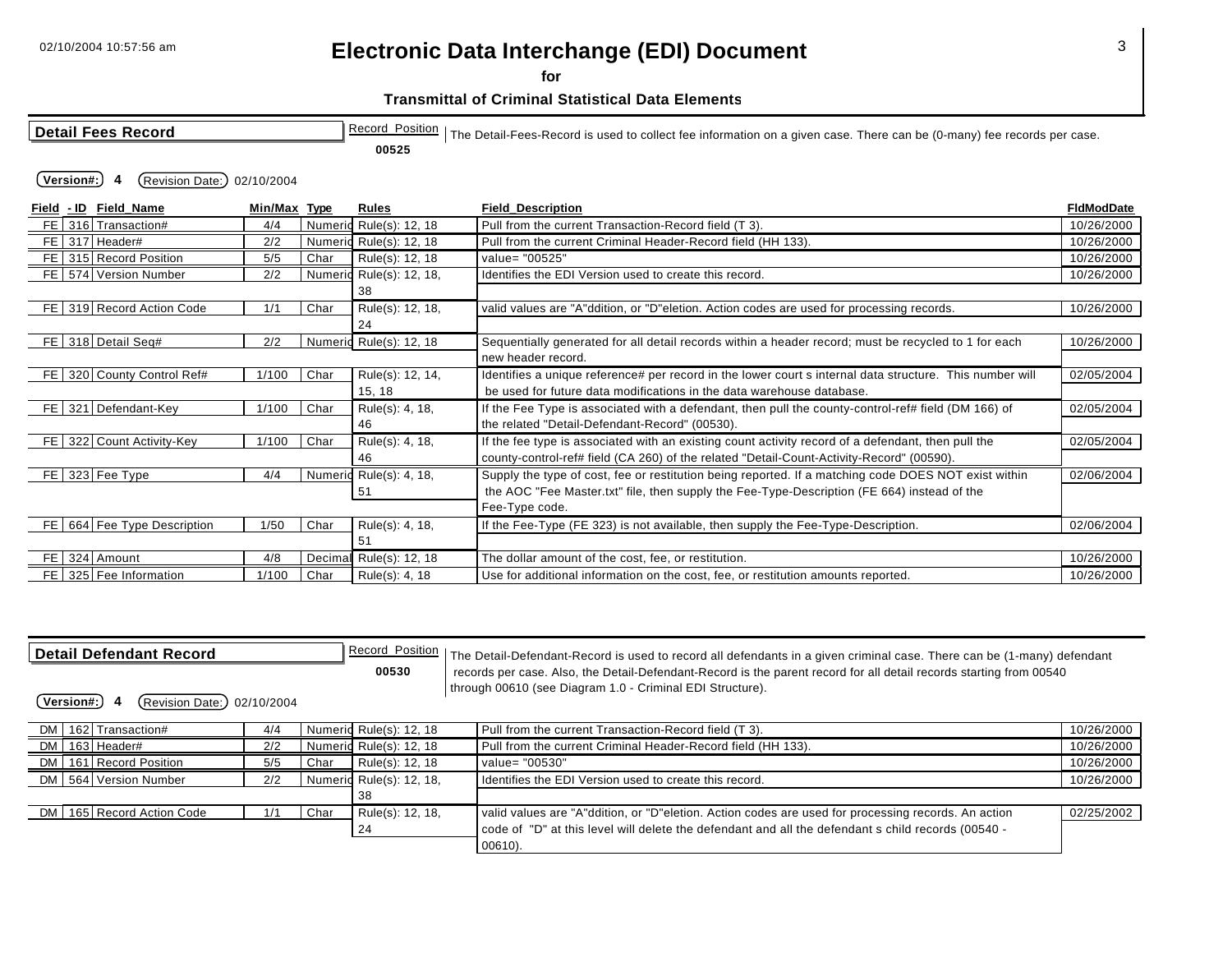**for** 

**Transmittal of Criminal Statistical Data Elements** 

|           |              | Field - ID Field Name              | Min/Max Type |      | <b>Rules</b>            | <b>Field_Description</b>                                                                                 | <b>FIdModDate</b> |
|-----------|--------------|------------------------------------|--------------|------|-------------------------|----------------------------------------------------------------------------------------------------------|-------------------|
|           |              | DM 164 Detail Seq#                 | 2/2          |      | Numeric Rule(s): 12, 18 | Sequentially generated for all detail records within a header record; must be recycled to 1 for each     | 10/26/2000        |
|           |              |                                    |              |      |                         | new header record.                                                                                       |                   |
|           |              | DM   166 County Control Ref#       | 1/100        | Char | Rule(s): 12, 14,        | Identifies a unique reference# per record in the lower court s internal data structure. This number will | 02/05/2004        |
|           |              |                                    |              |      | 15, 18                  | be used for future data modifications in the data warehouse database and also used within the            |                   |
|           |              |                                    |              |      |                         | current transaction for the purpose of linking criminal EDI detail records.                              |                   |
|           |              | DM 167 Pro Se Flag                 | 1/1          | Char | Rule(s): 12, 18         | Used to identify a defendant representing himself without an attorney. Valid values are "Y" es or        | 12/22/2000        |
|           |              |                                    |              |      |                         | "N"o.                                                                                                    |                   |
|           |              | DM   168 Last Name                 | 1/50         | Char | Rule(s): 12, 18         | Defendant last name.                                                                                     | 10/26/2000        |
|           |              | DM   169 First Name                | 1/20         | Char | Rule(s): 12, 18         | Defendant first name.                                                                                    | 10/26/2000        |
|           |              | DM 170 Middle Name                 | 1/20         | Char | Rule(s): 4, 18          | Defendant middle name.                                                                                   | 10/26/2000        |
|           |              | DM 171 Suffix                      | 1/3          | Char | Rule(s): 4, 18          | Defendant name suffix.                                                                                   | 10/26/2000        |
|           |              | DM   172 Race                      | 1/1          | Char | Rule(s): 4, 18          | see supplied table "Race Master.txt".                                                                    | 10/26/2000        |
|           | DM   173 Sex |                                    | 1/1          | Char | Rule(s): 12, 18         | Valid values are "M"ale, "F"emale, or "U"nknown. See supplied table "Sex Master.txt".                    | 02/06/2004        |
|           |              | DM 174 SSN                         | 1/11         | Char | Rule(s): 4, 18          | Defendant Social Security Number. NOTE: Do not include hyphens or spaces.                                | 10/26/2000        |
|           |              | DM 175 Date of Birth               | 8/8          | Char | Rule(s): 4, 18          | Defendant Birth Date. NOTE: use mask "mmddyyyy".                                                         | 10/26/2000        |
|           |              | DM 176 Place of Birth-City         | $1/25$       | Char | Rule(s): 4, 18          | Defendant City of Birth.                                                                                 | 10/26/2000        |
|           |              | DM   177   Place of Birth-County   | 1/25         | Char | Rule(s): 4, 18          | Defendant County of Birth. See supplied table "County Master.txt".                                       | 10/26/2000        |
|           |              | DM 178 Place of Birth-State        | 1/35         | Char | Rule(s): 4, 18          | Defendant State of Birth. See supplied table "State Master.txt".                                         | 10/26/2000        |
|           |              | DM   179   Place of Birth-Country  | 1/50         | Char | Rule(s): 4, 18          | Defendant Country of Birth. See supplied table "Country Master.txt".                                     | 10/26/2000        |
|           |              | DM 180 FBI#                        | 1/15         | Char | Rule(s): 4, 18          | number assigned by the FBI to the Defendant.                                                             | 10/26/2000        |
|           |              | DM   181   INS (Alien) ID#         | 1/15         | Char | Rule(s): 4, 18          | number assigned by the Immigration Service to the Defendant if applicable.                               | 12/22/2000        |
|           |              | DM   182 Current Street Address1   | 1/30         | Char | Rule(s): 4, 18          | Defendant s current street address - line 1.                                                             | 10/26/2000        |
|           |              | DM 183 Current Street Address2     | 1/25         | Char | Rule(s): 4, 18          | Defendant s current street address - line 2.                                                             | 10/26/2000        |
|           |              | DM   184 Current Residence-City    | 1/25         | Char | Rule(s): 4, 18          | Defendant s current addressed city.                                                                      | 10/26/2000        |
|           |              | DM   185   Current Residence-State | 1/35         | Char | Rule(s): 4, 18          | Defendant s current addressed state.                                                                     | 10/26/2000        |
| <b>DM</b> |              | 186 Current Residence-Zip          | 1/15         | Char | Rule(s): 4, 18          | Defendant s current addressed zip                                                                        | 10/26/2000        |
|           |              | DM   599 Current Residence-Country | 1/50         | Char | Rule(s): 4, 18          | Defendant s current addressed country                                                                    | 02/13/2002        |
|           |              | DM 600 Country of Citzenship       | 1/50         | Char | Rule(s): 4, 18          | Defendant s country of citizenship                                                                       | 02/13/2002        |

| Detail Defendant Alias Record | Position<br>Record | Detail-Defendant-Alias-Record<br>⊺he |
|-------------------------------|--------------------|--------------------------------------|
|                               |                    |                                      |

is used for defendant alias information. There can be (0-many) alias records per **00540** defendant. This record requires a matching Detail-Defendant-Record (00530) to exist.

| AL I | 188 Transaction#          | 4/4 |      | Numeric Rule(s): 12, 18  | Pull from the current Transaction-Record field (T 3).                                     | 10/26/2000 |
|------|---------------------------|-----|------|--------------------------|-------------------------------------------------------------------------------------------|------------|
| AL   | 189 Header#               | 2/2 |      | Numeric Rule(s): 12, 18  | Pull from the current Criminal Header-Record field (HH 133).                              | 10/26/2000 |
|      | AL 187 Record Position    | 5/5 | Char | Rule(s): 12, 18          | value= "00540"                                                                            | 10/26/2000 |
|      | AL 565 Version Number     | 2/2 |      | Numeric Rule(s): 12, 18, | Identifies the EDI Version used to create this record.                                    | 10/26/2000 |
|      |                           |     |      | -38                      |                                                                                           |            |
|      | AL 191 Record Action Code | 1/1 | Char | Rule(s): 12, 18,         | valid values are "A"ddition, or "D"eletion. Action codes are used for processing records. | 10/26/2000 |
|      |                           |     |      | 24                       |                                                                                           |            |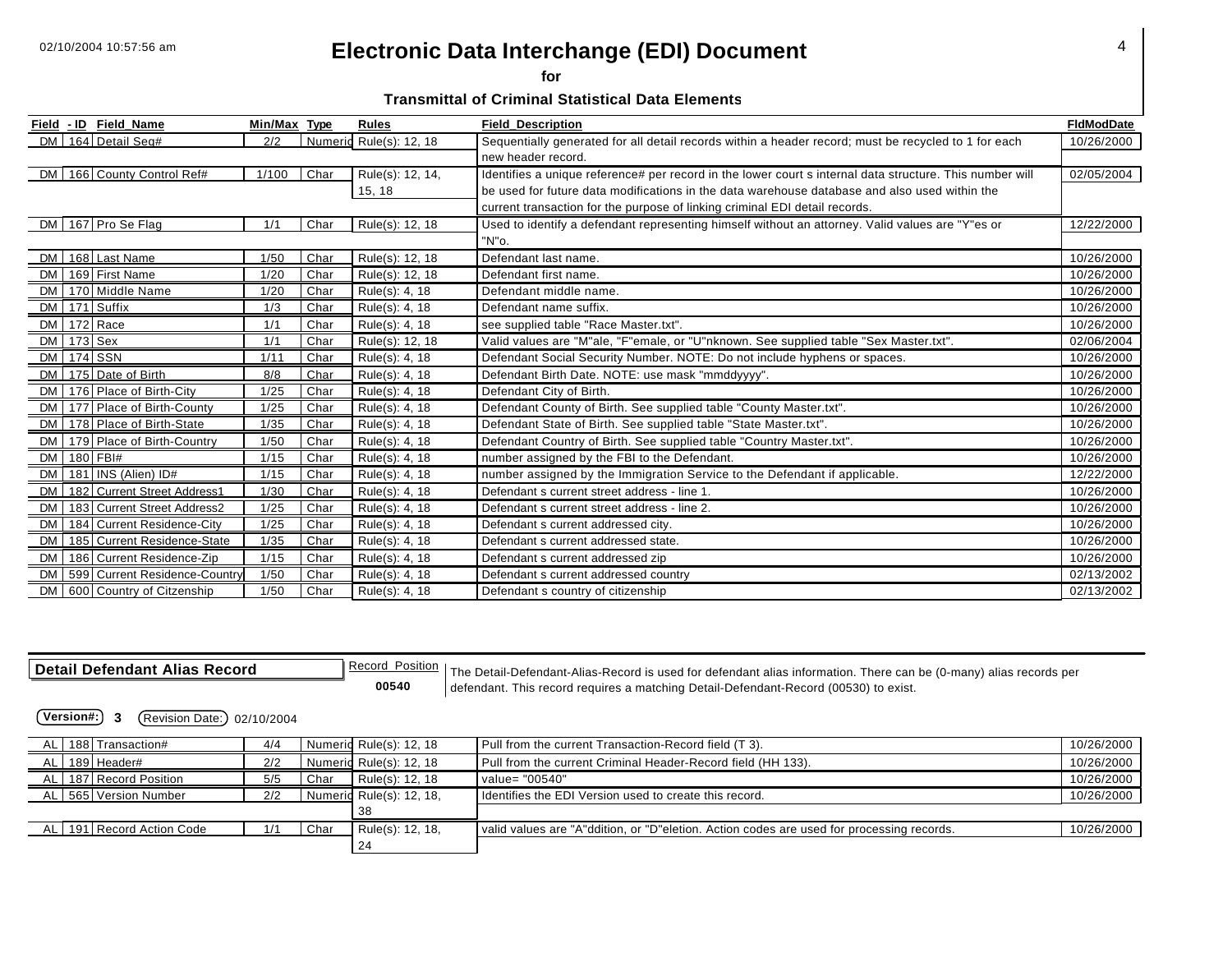**for** 

**Transmittal of Criminal Statistical Data Elements** 

| <u>Field</u> | <u>- ID</u> | Field_Name                       | Min/Max | <u>Type</u> | Rules                   | <b>Field Description</b>                                                                                 | FidModDate |
|--------------|-------------|----------------------------------|---------|-------------|-------------------------|----------------------------------------------------------------------------------------------------------|------------|
|              |             | 190 Detail Seq#                  | 2/2     |             | Numeric Rule(s): 12, 18 | Sequentially generated for all detail records within a header record; must be recycled to 1 for each     | 10/26/2000 |
|              |             |                                  |         |             |                         | new header record.                                                                                       |            |
|              |             | AL   192 County Control Ref#     | 1/100   | Char        | Rule(s): 12, 14,        | Identifies a unique reference# per record in the lower court s internal data structure. This number will | 02/05/2004 |
|              |             |                                  |         |             | 15, 18                  | be used for future data modifications in the data warehouse database.                                    |            |
|              |             | AL 193 Defendant-Key             | 1/100   | Char        | Rule(s): 12, 14,        | Pull the county-control-ref# field (DM 166) from the matching parent "Detail-Defendant-Record"           | 02/05/2004 |
|              |             |                                  |         |             | 15, 18, 25              | (00530).                                                                                                 |            |
| AL I         |             | 194 Last Name                    | 1/50    | Char        | Rule(s): 4, 18          | Defendant s last name alias.                                                                             | 10/26/2000 |
|              |             | AL 195 First Name                | 1/20    | Char        | Rule(s): 4, 18          | Defendant s first name alias.                                                                            | 10/26/2000 |
|              |             | AL 196 Middle Name               | 1/20    | Char        | Rule(s): 4, 18          | Defendant s middle name alias.                                                                           | 10/26/2000 |
|              |             | AL 197 Suffix                    | 1/3     | Char        | Rule(s): 4, 18          | Defendant s name suffix alias.                                                                           | 10/26/2000 |
| AL I         |             | 198 Race                         | 1/1     | Char        | Rule(s): 4, 18          | Defendant s race. See supplied table "Race Master.txt".                                                  | 10/26/2000 |
| AL 199 Sex   |             |                                  | 1/1     | Char        | Rule(s): 12, 18         | Defendant s sex. Valid values are "M"ale, "F"emale, or "U"nknown; See supplied table "Sex                | 02/06/2004 |
|              |             |                                  |         |             |                         | Master.txt".                                                                                             |            |
|              |             | AL 200 SSN                       | 1/11    | Char        | Rule(s): 4, 18          | Defendant Social Security Number. NOTE: Do not include hyphens or spaces.                                | 10/26/2000 |
|              |             | AL 201 Date of Birth             | 8/8     | Char        | Rule(s): 4, 18          | Defendant alias Birth Date. NOTE: use mask "mmddyyyy".                                                   | 10/26/2000 |
| AL           |             | 202 Place of Birth-City          | 1/25    | Char        | Rule(s): 4, 18          | Defendant alias City of Birth.                                                                           | 10/26/2000 |
|              |             | AL   203   Place of Birth-County | 1/25    | Char        | Rule(s): 4, 18          | Defendant alias County of Birth. See supplied table "County Master.txt".                                 | 10/26/2000 |
|              |             | AL 204 Place of Birth-State      | 1/35    | Char        | Rule(s): 4, 18          | Defendant alias State of Birth. See supplied table "State Master.txt".                                   | 10/26/2000 |
| AL           |             | 205 Place of Birth-Country       | 1/50    | Char        | Rule(s): 4, 18          | Defendant alias Country of Birth. See supplied table "Country Master.txt"                                | 10/26/2000 |
|              |             | AL 206 FBI#                      | 1/15    | Char        | Rule(s): 4, 18          | number assigned by the FBI to the Defendant s Alias.                                                     | 10/26/2000 |
|              |             | AL 207 INS (Alien) ID#           | 1/15    | Char        | Rule(s): 4, 18          | number assigned by the Immigration Services to the Defendant s Alias if applicable.                      | 10/26/2000 |

Detail Attorney Record **Record Becord Position** The Detail-Attorney-Record is used only for the defendant s attorney information. There can be (0-many) attorney **Record Position** The Detail-Attorney-Record is used only for **00545** records per defendant within a given case. This record requires a matching Detail-Defendant-Record (00530) to exist.

| DA I | 144 Transaction#        | 4/4   |      | Numeric Rule(s): 12, 18  | Pull from the current Transaction-Record field (T 3).                                                    | 10/26/2000 |
|------|-------------------------|-------|------|--------------------------|----------------------------------------------------------------------------------------------------------|------------|
| DA   | 145 Header#             | 2/2   |      | Numeric Rule(s): 12, 18  | Pull from the current Criminal Header-Record field (HH 133).                                             | 10/26/2000 |
| DA   | 143 Record Position     | 5/5   | Char | Rule(s): 12, 18          | value= "00545"                                                                                           | 10/26/2000 |
|      | DA 563 Version Number   | 2/2   |      | Numeric Rule(s): 12, 18, | Identifies the EDI Version used to create this record.                                                   | 10/26/2000 |
|      |                         |       |      | 38                       |                                                                                                          |            |
| DA I | 147 Record Action Code  | 1/1   | Char | Rule(s): 12, 18,         | valid values are "A"ddition, or "D"eletion. Action codes are used for processing records.                | 10/26/2000 |
|      |                         |       |      | 24                       |                                                                                                          |            |
| DA I | 146 Detail Seg#         | 2/2   |      | Numeric Rule(s): 12, 18  | Sequentially generated for all detail records within a header record; must be recycled to 1 for each     | 10/26/2000 |
|      |                         |       |      |                          | new header record.                                                                                       |            |
| DA   | 148 County Control Ref# | 1/100 | Char | Rule(s): 12, 14,         | Identifies a unique reference# per record in the lower court s internal data structure. This number will | 02/05/2004 |
|      |                         |       |      | 15, 18                   | be used for future data modifications in the data warehouse database.                                    |            |
| DA I | 578 Defendant-Kev       | 1/100 | Char | Rule(s): 12, 14,         | Pull the county-control-ref# field (DM 166) from the matching parent "Detail-Defendant-Record"           | 02/05/2004 |
|      |                         |       |      | 15, 18, 25               | $(00530)$ .                                                                                              |            |
| DA I | 149 Start Date          | 8/8   | Char | Rule(s): 4, 18           | Date the Attorney began representing the defendant. Use mask "mmddyyyy".                                 | 10/26/2000 |
| DA I | 151 Appointed Flag      | 1/1   | Char | Rule(s): 12, 18          | Identifies if an attorney was appointed by the court. Valid values are "Y"es, "N"o, or "U"nknown.        | 10/26/2000 |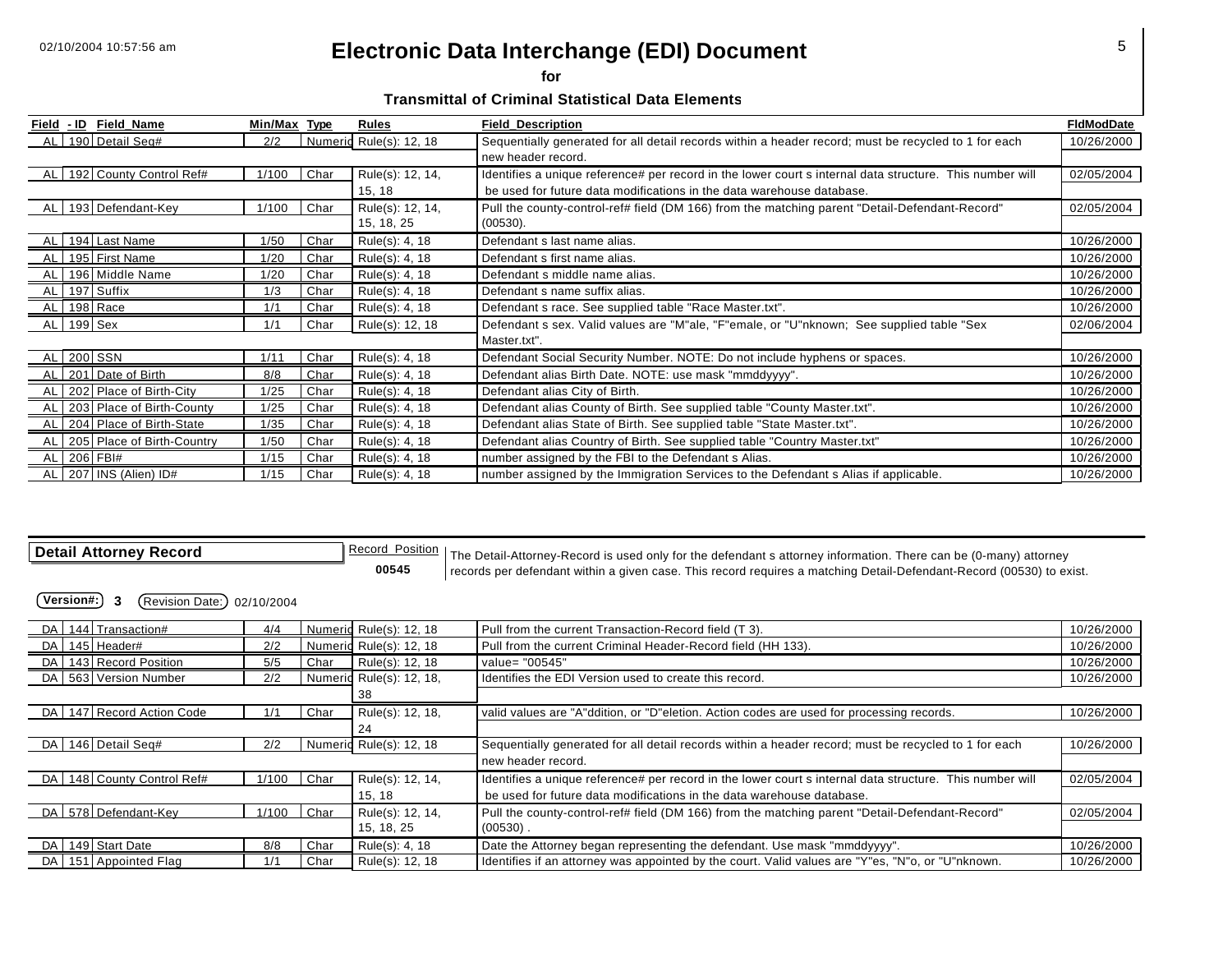**for** 

**Transmittal of Criminal Statistical Data Elements** 

| Field - ID | Field Name                          | Min/Max Type |      | Rules                    | <b>Field Description</b>                                                                                | <b>FidModDate</b> |
|------------|-------------------------------------|--------------|------|--------------------------|---------------------------------------------------------------------------------------------------------|-------------------|
|            | DA 152 Appointed at Disposition     | 1/1          | Char | Rule(s): 12, 18          | Identifies if attorney was appointed at disposition time. Valid values are "Y"es, "N"o, or "U"nknown.   | 11/02/2000        |
|            | DA 157 Bar Roll#                    | 2/4          |      | Numeric Rule(s): 12, 13, | Attorney s bar roll number. See supplied table "BarRoll Master.txt" for eligible attorneys in the State | 11/02/2000        |
|            |                                     |              |      | 18, 19                   | of Mississippi.                                                                                         |                   |
|            | DA 158 Pro hac vice Flag            | 1/1          | Char | Rule(s): 12, 18          | value="Y"es, or "N"o. "Pro Hac Vice" is an out-of-state attorney (attorneys who are non-members of      | 10/26/2000        |
|            |                                     |              |      |                          | the Mississippi Bar who are granted authority to handle a limited number of cases under this            |                   |
|            |                                     |              |      |                          | designation).                                                                                           |                   |
|            | DA 153 Last Name                    | 1/50         | Char | Rule(s): 4, 18           | If an attorney is pro hac vice, then supply attorney s last name (see Rule: 12).                        | 10/26/2000        |
|            | DA 154 First Name                   | 1/20         | Char | Rule(s): 4, 18           | If an attorney is pro hac vice, then supply attorney s first name (see Rule: 12).                       | 10/26/2000        |
|            | DA 155 Middle Name                  | 1/20         | Char | Rule(s): 4, 18           | If an attorney is pro hac vice, then supply attorney s middle name.                                     | 10/26/2000        |
|            | DA 156 Suffix                       | 1/3          | Char | Rule(s): 4, 18           | If an attorney is pro hac vice, then supply attorney s name suffix.                                     | 10/26/2000        |
|            | DA   159 Pro hac Country            | 1/50         | Char | Rule(s): 4, 18           | Identifies "Pro Hac Vice" attorney s country. See supplied table "Country Master.txt".                  | 11/08/2000        |
|            | DA 160 Pro hac State                | 1/35         | Char | Rule(s): 4, 18           | Identifies "Pro Hac Vice" attorney s state. See supplied table "State Master.txt".                      | 10/26/2000        |
|            | DA   577 Primary Attorney for Defen | 1/1          | Char | Rule(s): 12, 18          | Primary Attorney for a Defendant. Valid values are "Y"es, "N"o, or "U"nknown.                           | 02/06/2004        |

|  | <b>Detail Arrest Record</b> |  |
|--|-----------------------------|--|
|--|-----------------------------|--|

**d** <u>**Detail Arrest Record\_Position**</u> The Detail-Arrest-Record is used to collect arrest information per defendant. There can be (0-many) arrest records per **00550** defendant. A Detail-Arrest-Record should be created for each occurence of a defendant s arrest and/or for each charge of a single arrest. Also, this record requires a matching Detail-Defendant-Record (00530) to exist.

| AR 209 Transaction#              | 4/4   |      | Numeric Rule(s): 12, 18  | Pull from the current Transaction-Record field (T 3).                                                    | 10/26/2000 |
|----------------------------------|-------|------|--------------------------|----------------------------------------------------------------------------------------------------------|------------|
| AR 210 Header#                   | 2/2   |      | Numeric Rule(s): 12, 18  | Pull from the current Criminal Header-Record field (HH 133).                                             | 10/26/2000 |
| AR 208 Record Position           | 5/5   | Char | Rule(s): 12, 18          | value= "00550"                                                                                           | 10/26/2000 |
| AR 566 Version Number            | 2/2   |      | Numeric Rule(s): 12, 18, | Identifies the EDI Version used to create this record.                                                   | 10/26/2000 |
|                                  |       |      | 38                       |                                                                                                          |            |
| AR 212 Record Action Code        | 1/1   | Char | Rule(s): 12, 18,         | valid values are "A"ddition, or "D"eletion. Action codes are used for processing records.                | 10/26/2000 |
|                                  |       |      | 24                       |                                                                                                          |            |
| AR 211 Detail Seq#               | 2/2   |      | Numeric Rule(s): 12, 18  | Sequentially generated for all detail records within a header record; must be recycled to 1 for each     | 10/26/2000 |
|                                  |       |      |                          | new header record.                                                                                       |            |
| AR 213 County Control Ref#       | 1/100 | Char | Rule(s): 12, 14,         | Identifies a unique reference# per record in the lower court s internal data structure. This number will | 02/05/2004 |
|                                  |       |      | 15, 18                   | be used for future data modifications in the data warehouse database.                                    |            |
| AR 346 Defendant-Key             | 1/100 | Char | Rule(s): 12, 14,         | Pull the county-control-ref# field (DM 166) from the matching parent "Detail-Defendant-Record"           | 02/05/2004 |
|                                  |       |      | 15, 18, 25               | (00530).                                                                                                 |            |
| AR 214 Offense Date              | 8/8   | Char | Rule(s): 4, 18           | Defendant s date of offense. Use mask "mmddyyyy".                                                        | 10/26/2000 |
| AR 352 Arrest Date               | 8/8   | Char | Rule(s): 4, 18           | Defendant s date of arrest. Use mask "mmddyyyy".                                                         | 10/26/2000 |
| AR   215   Arrest Time           | 6/6   | Char | Rule(s): 4, 18           | Defendant s time of arrest. Use military time with mask "hhmmss".                                        | 02/05/2004 |
| AR 216 Arrest Agency Code        | 9/9   | Char | Rule(s): 4, 18           | If available, then use the DPS Arresting Agency Code else supply the Arrest-Agency-Description           | 02/02/2001 |
|                                  |       |      |                          | field (AR 217).                                                                                          |            |
| AR 217 Arrest Agency Description | 1/50  | Char | Rule(s): 4, 18           | If the Arrest-Agency-Code (AR 216) is not available, then supply the description of the arresting        | 02/05/2004 |
|                                  |       |      |                          | agency (Local Law Enforcement Agency Name), e.g. Hinds County Sheriff s Office, Tri-County               |            |
|                                  |       |      |                          | Drug Task Force, etc                                                                                     |            |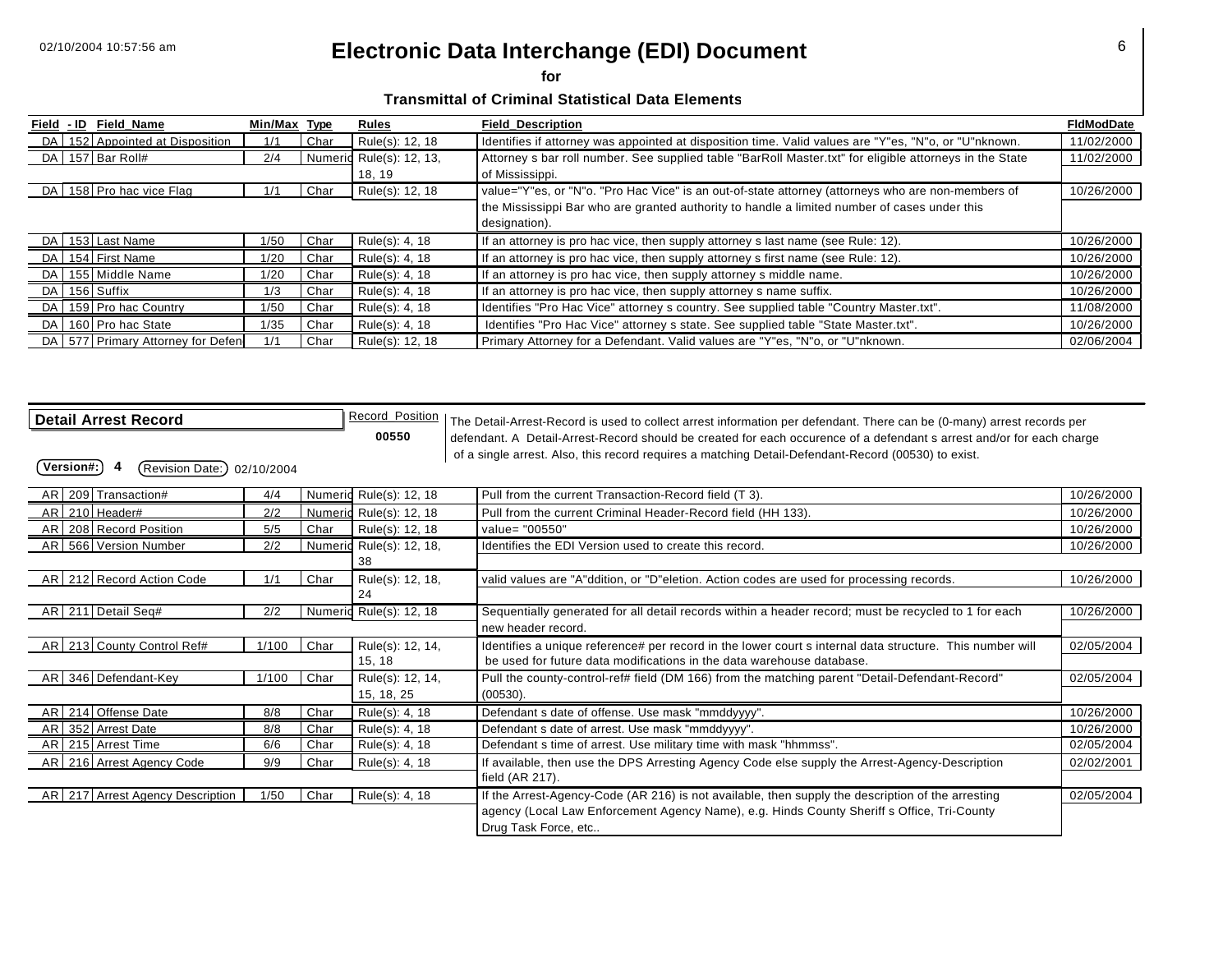**for** 

**Transmittal of Criminal Statistical Data Elements** 

| Field - ID | Field Name                        | Min/Max Type |         | Rules                   | <b>Field Description</b>                                                                                                                                                                                                                                                                                                                                                                                                                                  | <b>FidModDate</b> |
|------------|-----------------------------------|--------------|---------|-------------------------|-----------------------------------------------------------------------------------------------------------------------------------------------------------------------------------------------------------------------------------------------------------------------------------------------------------------------------------------------------------------------------------------------------------------------------------------------------------|-------------------|
|            | AR 590 Charge#                    | 2/2          | Numeric | Rule(s): 12, 18,<br>43  | If an arrest has multiple charges, then a unique number must be supplied for each charge (AR 354),<br>e.g. John Doe was arrested and charged under two different statutes. The first Detail-Arrest-Record<br>created may have a value of 1 in the Charge# field while the second Detail-Arrest-Record created<br>may have a value of 2 in its Charge# field.                                                                                              | 02/06/2004        |
|            | AR 354 Statute Code               | 1/40         | Char    | Rule(s): 12, 18         | Statute code the defendant was arrested under. See supplied table "MSCrime-Code-Master.txt".                                                                                                                                                                                                                                                                                                                                                              | 10/26/2000        |
| AR I       | 355 Complimentary Charges         | 1/40         | Char    | Rule(s): 4, 18          | If applicable, supply the secondary statute code for charge corresponding with the Statue-Code (AR<br>354) field. See supplied table "MSCrime-Code-Master.txt".                                                                                                                                                                                                                                                                                           | 02/06/2004        |
|            | AR 357 Drug Type ID               | 1/4          | Char    | Rule(s): 4, 18          | Applies to statute-code (AR 354) field or complimentary-charge (AR 355) field but not both at the<br>same time. If standard FBI Drug ID is available then use, else supply a description in the<br>drug-type-description field (AR 587). See supplied table "Drug Type Master.txt".                                                                                                                                                                       | 10/26/2000        |
| AR I       | 587 Drug Type Description         | 1/50         | Char    | Rule(s): 4, 18          | If applicable and the drug-type-ID (AR 357) is unknown, then supply a description.                                                                                                                                                                                                                                                                                                                                                                        | 02/05/2004        |
| AR.        | 358 Drug Violation ID             | 1/4          | Char    | Rule(s): 4, 18          | Applies to statute-code (AR 354) field or complimentary-charge (AR 355) field but not both at the<br>same time. If standard MS Statute Drug Violation ID is available then use, else supply a description<br>in the drug-violation-description field (AR 588). See supplied table "Drug Violation Master.txt".                                                                                                                                            | 10/26/2000        |
|            | AR 588 Drug Violation Description | 1/50         | Char    | Rule(s): 4, 18          | if applicable and the drug-violation-ID (AR 358) is unknown, then supply a description.                                                                                                                                                                                                                                                                                                                                                                   | 02/05/2004        |
|            | AR   542 Arrest Tracking Number   | 10/10        | Char    | Rule(s): 12, 18         | Defendant s arrest tracking number supplied by the arresting agency. Process flow: 1) issued at the<br>time of booking by the arresting agency, 2) supplied via a form to the prosecutor for indictment, 3)<br>if defendant is indicted, prosecutor forwards to the clerks office or If defendant is NOT indicted,<br>prosecutor forwards to crime center, and 4) Information is used by the NCIC. NOTE: Leading Zeros<br>do apply (example: 0000045561). | 02/09/2004        |
| AR I       | 601 Severity                      | 2/2          |         | Numeric Rule(s): 12, 18 | Determines the severity of the charge, e.g. Felony, Misdemeanor. See supplied table "Severity<br>Master.txt".                                                                                                                                                                                                                                                                                                                                             | 02/06/2004        |

**Detail Bond Record Record Construent Becord\_Position** The Detail-Bond-Record is used to collect bond information. There can be (0-many) bond records per defendant. This **00560 record requires a matching Detail-Defendant-Record (00530) to exist.** 

|                | BR 219 Transaction#        | 4/4   |      | Numeric Rule(s): 12, 18  | Pull from the current Transaction-Record field (T 3).                                                    | 10/26/2000 |
|----------------|----------------------------|-------|------|--------------------------|----------------------------------------------------------------------------------------------------------|------------|
| BR 220 Header# |                            | 2/2   |      | Numeric Rule(s): 12, 18  | Pull from the current Criminal Header-Record field (HH 133).                                             | 10/26/2000 |
|                | BR 218 Record Position     | 5/5   | Char | Rule(s): 12, 18          | value= "00560"                                                                                           | 10/26/2000 |
|                | BR 567 Version Number      | 2/2   |      | Numeric Rule(s): 12, 18, | Identifies the EDI Version used to create this record.                                                   | 10/26/2000 |
|                |                            |       |      | 38                       |                                                                                                          |            |
|                | BR 222 Record Action Code  | 1/1   | Char | Rule(s): 12, 18,         | valid values are "A"ddition, or "D"eletion. Action codes are used for processing records.                | 10/26/2000 |
|                |                            |       |      | 24                       |                                                                                                          |            |
|                | BR 221 Detail Seq#         | 2/2   |      | Numeric Rule(s): 12, 18  | Sequentially generated for all detail records within a header record; must be recycled to 1 for each     | 10/26/2000 |
|                |                            |       |      |                          | new header record.                                                                                       |            |
|                | BR 223 County Control Ref# | 1/100 | Char | Rule(s): 12, 14,         | Identifies a unique reference# per record in the lower court s internal data structure. This number will | 02/05/2004 |
|                |                            |       |      | 15, 18                   | be used for future data modifications in the data warehouse database.                                    |            |
|                | BR 347 Defendant-Key       | 1/100 | Char | Rule(s): 12, 14,         | Pull the county-control-ref# field (DM 166) from the matching parent "Detail-Defendant-Record"           | 02/05/2004 |
|                |                            |       |      | 15, 18, 25               | (00530).                                                                                                 |            |
|                | BR 225 Bond Start Date     | 8/8   | Char | Rule(s): 4, 18           | When the Defendant was bonded. Use mask "mmddyyyy".                                                      | 10/26/2000 |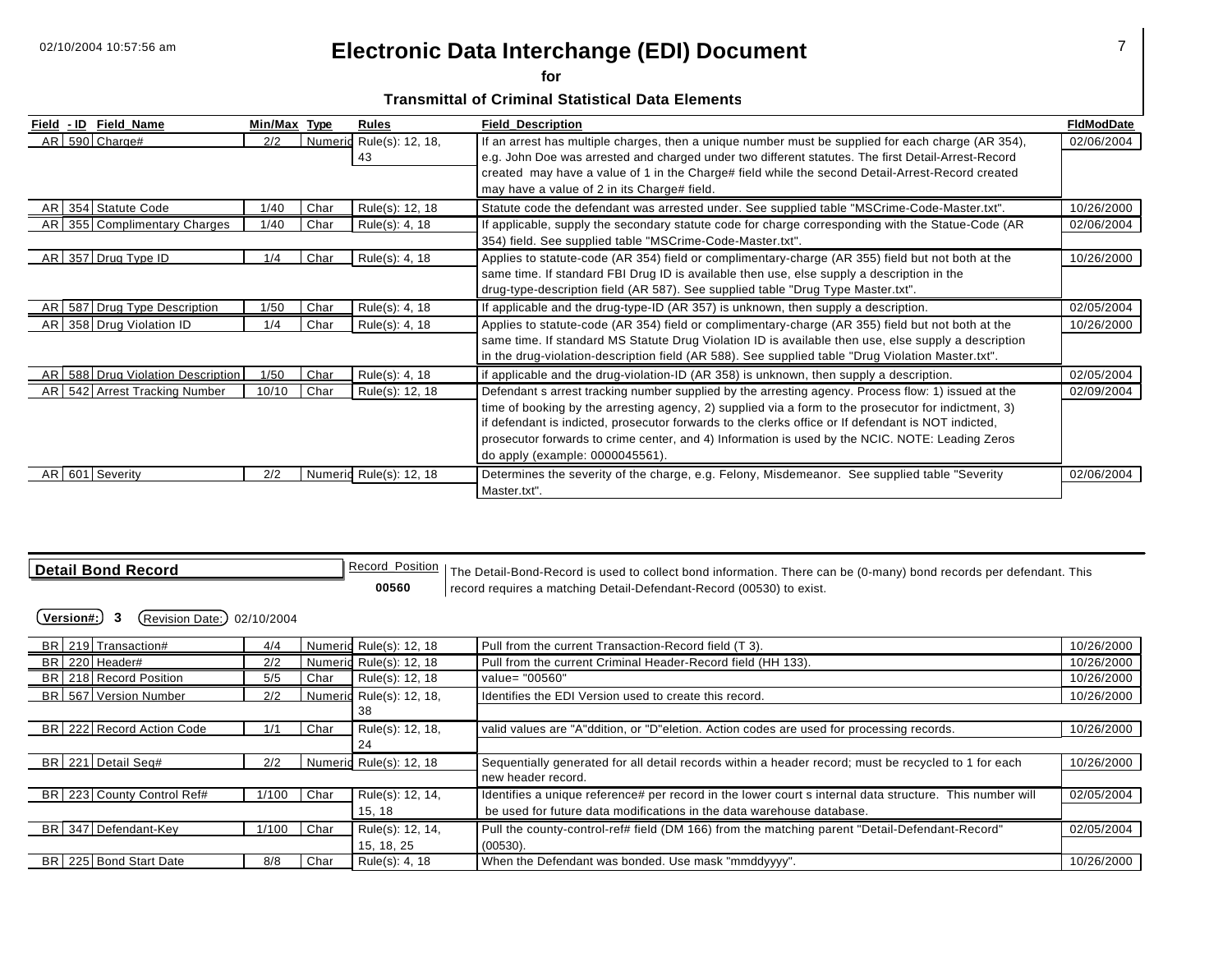**for** 

#### **Transmittal of Criminal Statistical Data Elements**

|  | Field - ID Field_Name       | Min/Max Type |      | <b>Rules</b>            | <b>Field Description</b>                                                                         | <b>FidModDate</b> |
|--|-----------------------------|--------------|------|-------------------------|--------------------------------------------------------------------------------------------------|-------------------|
|  | BR 226 Bond End Date        | 8/8          | Char | Rule(s): 4, 18          | When the Defendant s bond was surrendered. Use mask "mmddyyyy".                                  | 10/26/2000        |
|  | BR 227 Amount               | 4/8          |      | Decimal Rule(s): 12, 18 | The amount of the bond.                                                                          | 10/26/2000        |
|  | BR 228 Revocation Flag      | 1/1          | Char | Rule(s): 12, 18         | Valid values are "Y"es, "N"o, or "U"nknown. Set to yes if bond is revoked.                       | 10/26/2000        |
|  | BR 229 Revocation Date      | 8/8          | Char | Rule(s): 4, 18          | Supply revocation date if the revocation-flag (BR 228) field s value = "Y" es (see Rule 12). Use | 10/26/2000        |
|  |                             |              |      |                         | mask "mmddyyyy".                                                                                 |                   |
|  | BR 224 Bond Agency          | 1/50         | Char | Rule(s): 4, 18          | local bonding company name.                                                                      | 02/05/2004        |
|  | BR 338 Bond Agency License# | 1/10         | Char | Rule(s): 4, 18          | supply the bonding agency license number, if available.                                          | 10/26/2000        |

Detail Confinement Record **Record Becord Position** The Detail-Confinement-Record is used to collect confinement information on a defendant. There can be (0-many)<br> **Detail Confinement information** Detail-Defendant-Record (0 **00570** confinement records per defendant. This record requires a matching Detail-Defendant-Record (00530) to exist.

| CO 304 Transaction#                    | 4/4   |      | Numeric Rule(s): 12, 18  | Pull from the current Transaction-Record field (T 3).                                                    | 10/26/2000 |
|----------------------------------------|-------|------|--------------------------|----------------------------------------------------------------------------------------------------------|------------|
| CO   305   Header#                     | 2/2   |      | Numeric Rule(s): 12, 18  | Pull from the current Criminal Header-Record field (HH 133).                                             | 10/26/2000 |
| CO 303 Record Position                 | 5/5   | Char | Rule(s): 12, 18          | value= "00570"                                                                                           | 10/26/2000 |
| CO   573   Version Number              | 2/2   |      | Numerid Rule(s): 12, 18, | Identifies the EDI Version used to create this record.                                                   | 10/26/2000 |
|                                        |       |      | -38                      |                                                                                                          |            |
| CO 307 Record Action Code              | 1/1   | Char | Rule(s): 12, 18,         | valid values are "A"ddition, or "D"eletion. Action codes are used for processing records.                | 10/26/2000 |
|                                        |       |      | 24                       |                                                                                                          |            |
| CO 306 Detail Sea#                     | 2/2   |      | Numeric Rule(s): 12, 18  | Sequentially generate for all detail records within a header record; must be recycled to 1 for each      | 10/26/2000 |
|                                        |       |      |                          | new header record.                                                                                       |            |
| CO 308 County Control Ref#             | 1/100 | Char | Rule(s): 12, 14,         | Identifies a unique reference# per record in the lower court s internal data structure. This number will | 02/05/2004 |
|                                        |       |      | 15, 18                   | be used for future data modifications in the data warehouse database.                                    |            |
| CO 309 Defendant-Key                   | 1/100 | Char | Rule(s): 12, 14,         | Pull the county-control-ref# field (DM 166) from the matching parent "Detail-Defendant-Record"           | 02/05/2004 |
|                                        |       |      | 15, 18, 25               | $(00530)$ .                                                                                              |            |
| CO 311 Admitted Date                   | 8/8   | Char | Rule(s): 12, 18          | Date the defendant was incarcerated. Use mask "mmddyyyy".                                                | 11/02/2000 |
| CO 312 Released Date                   | 8/8   | Char | Rule(s): 4, 18           | Date the defendant was released from incarceration. Use mask "mmddyyyy".                                 | 10/26/2000 |
| CO   313 Location of Incarceration     | 1/50  | Char | Rule(s): 12, 18          | Facility where Defendant was incarcerated, e.g. Hinds County Jail.                                       | 02/05/2004 |
| CO 314 Notes                           | 1/100 | Char | Rule(s): 4, 18           | Used for additional information if applicable, e.g. "defendant on suicide watch".                        | 02/06/2004 |
| CO   602   Currently Incarcerated Here | 1/1   | Char | Rule(s): 12, 18          | If a defendant is currently incarcerated at this location, then supply a "Y"es. Valid values are "Y"es,  | 02/13/2002 |
|                                        |       |      |                          | "N"o, or "U"nknown.                                                                                      |            |

| l Detail Count Record                     |                         | Record_Position   The Detail-Count-Record is used to collect count information per Defendant. There can be (1-many) count records per                                                                                                                  |            |  |
|-------------------------------------------|-------------------------|--------------------------------------------------------------------------------------------------------------------------------------------------------------------------------------------------------------------------------------------------------|------------|--|
| Version#:)<br>(Revision Date:) 02/10/2004 | 00580                   | Defendant. This record requires a matching Detail-Defendant-Record (00530) to exist. Also, the Detail-Count-Record is<br>the sub-parent record for all detail records starting from 00590 through 00610 (see Diagram 1.0 - Criminal EDI<br>Structure). |            |  |
| DC 241 Transaction#<br>4/4                | Numerid Rule(s): 12, 18 | Pull from the current Transaction-Record field (T 3).                                                                                                                                                                                                  | 10/27/2000 |  |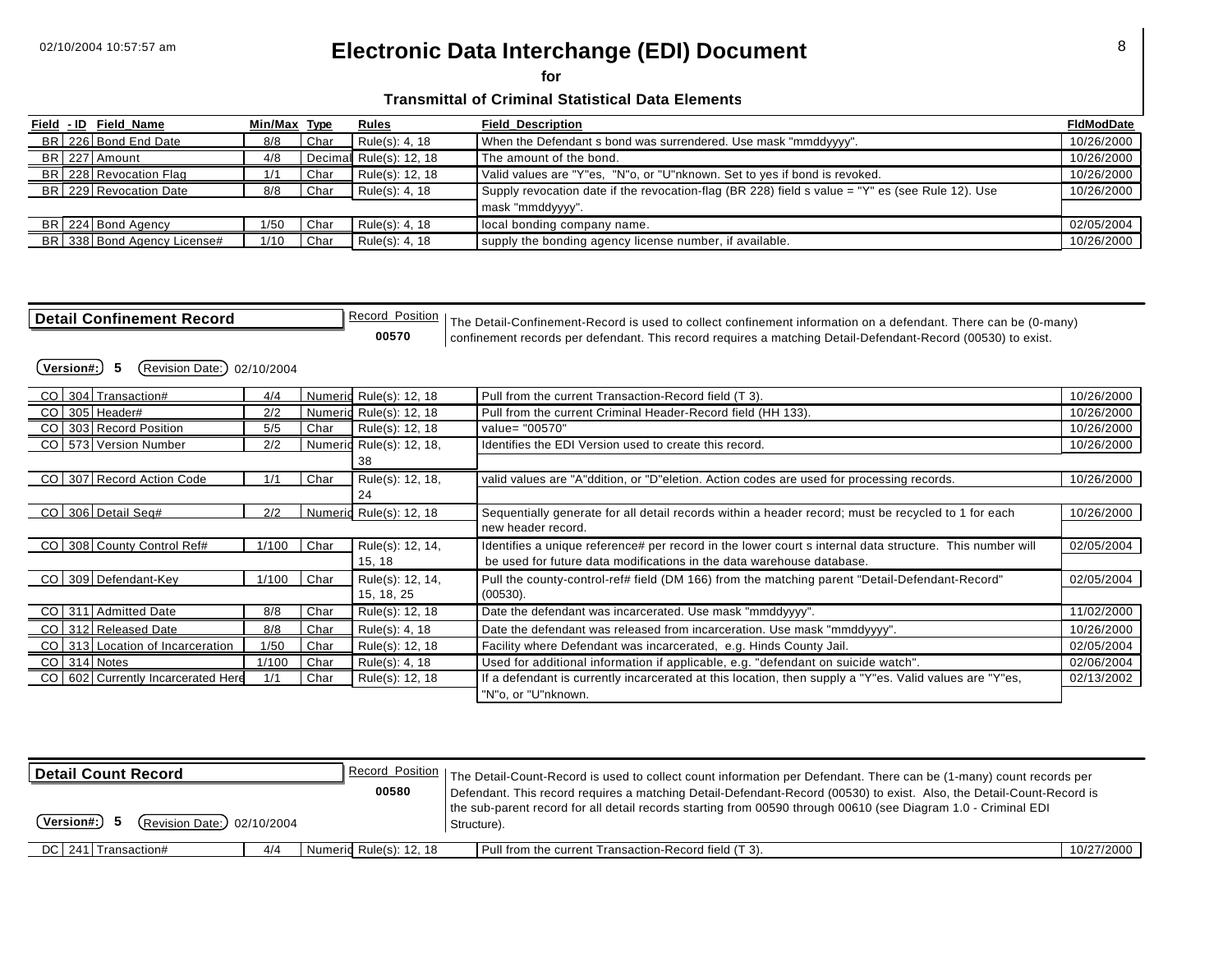**for** 

**Transmittal of Criminal Statistical Data Elements** 

| Field - ID Field_Name             | Min/Max Type   |      | <b>Rules</b>             | <b>Field Description</b>                                                                                 | <b>FIdModDate</b> |
|-----------------------------------|----------------|------|--------------------------|----------------------------------------------------------------------------------------------------------|-------------------|
| DC 242 Header#                    | 2/2            |      | Numeric Rule(s): 12, 18  | Pull from the current Criminal Header-Record field (HH 133).                                             | 10/27/2000        |
| DC 240 Record Position            | 5/5            | Char | Rule(s): 12, 18          | value= "00580"                                                                                           | 10/27/2000        |
| DC 569 Version Number             | 2/2            |      | Numeric Rule(s): 12, 18, | Identifies the EDI Version used to create this record.                                                   | 10/27/2000        |
|                                   |                |      | 38                       |                                                                                                          |                   |
| DC 244 Record Action Code         | 1/1            | Char | Rule(s): 12, 18,         | valid values are "A"ddition, or "D"eletion. Action codes are used for processing records. An action      | 02/25/2002        |
|                                   |                |      | 24                       | code of "D" at this level will delete the count and all the count s child records (00590 - 00610).       |                   |
| DC 243 Detail Seq#                | 2/2            |      | Numeric Rule(s): 12, 18  | Sequentially generated for all detail records within a header record; must be recycled to 1 for each     | 10/27/2000        |
|                                   |                |      |                          | new header record.                                                                                       |                   |
| DC 245 County Control Ref#        | 1/100          | Char | Rule(s): 12, 14,         | Identifies a unique reference# per record in the lower court s internal data structure. This number will | 02/05/2004        |
|                                   |                |      | 15, 18                   | be used for future data modifications in the data warehouse database.                                    |                   |
| DC 246 Defendant-Key              | 1/100          | Char | Rule(s): 12, 14,         | Pull the county-control-ref# field (DM 166) from the matching parent "Detail-Defendant-Record"           | 02/05/2004        |
|                                   |                |      | 15, 18, 25               | (00530).                                                                                                 |                   |
| DC 247 Count#                     | 2/2            |      | Numeric Rule(s): 12, 18, | Must be a unique number for all counts per defendant, e.g. (the defendant is indicted under four         | 02/06/2004        |
|                                   |                |      | 43                       | counts which would result in four Detail-Court-Records with the Count# field values ranging from         |                   |
|                                   |                |      |                          | 14. Therefore, the count# field would be unique within this case for this defendant). Although the       |                   |
|                                   |                |      |                          | County-Control-Ref# field (DC 245) is used to enforce uniqueness for the Detail-Count-Record, the        |                   |
|                                   |                |      |                          | Count# field should show the true order of the counts as filed.                                          |                   |
| DC 248 Statute Code               | 1/40           | Char | Rule(s): 12, 18          | Statute code the defendant was indicted under. See supplied table "MSCrime-Code-Master.txt".             | 02/09/2004        |
| DC 249 Complimentary Charges      | 1/40           | Char | Rule(s): 4, 18           | If applicable, supply the secondary statute code for charge corresponding with the Statue-Code (DC       | 02/09/2004        |
|                                   |                |      |                          | 248) field. See supplied table "MSCrime-Code-Master.txt".                                                |                   |
| DC 250 Domestic Violence          | 1/1            | Char | Rule(s): 12, 18          | Valid values are "Y"es, "N"o, or "U"nknown.                                                              | 10/27/2000        |
| DC 251 Drug Type ID               | 1/4            | Char | Rule(s): 4, 18           | See supplied table "Drug Type Master.txt". If standard FBI Drug ID is available then use, else fill      | 10/27/2000        |
|                                   |                |      |                          | out drug description field (DC 252). Applies to the statute-code (DC 248) field or                       |                   |
|                                   |                |      |                          | complimentary-charges (DC 249) field but not both at the same time.                                      |                   |
| DC 252 Drug Type Description      | $\frac{1}{50}$ | Char | Rule(s): 4, 18           | See supplied table "Drug Type Master.txt" . If standard FBI Drug ID is available then fill out field     | 02/05/2004        |
|                                   |                |      |                          | (DC 251), else fill out drug description. Applies to statute-code (DC 248) field or                      |                   |
|                                   |                |      |                          | complimentary-charges (DC 249) field but not both at the same time.                                      |                   |
| DC 253 Drug Violation ID          | 1/4            | Char | Rule(s): 4, 18           | See supplied table "Drug Violation Master.txt". Applies to statute-code (DC 248) field or                | 10/27/2000        |
|                                   |                |      |                          | complimentary-charges (DC 249) field but not both at the same time. If standard MS Statute Drug          |                   |
|                                   |                |      |                          | Violation ID is available then use, else fill out description field (DC 254).                            |                   |
| DC 254 Drug Violation Description | 1/50           | Char | Rule(s): 4, 18           | See supplied table "Drug Violation Master.txt". Applies to statute-code (DC 248) field or                | 02/05/2004        |
|                                   |                |      |                          | complimentary-charges (DC 249) field but not both at the same time. If standard MS Statute Drug          |                   |
|                                   |                |      |                          | Violation ID is available then fill out field (DC 253), else fill out description.                       |                   |
| DC 595 Arrest Tracking Number     | 10/10          | Char | Rule(s): 12, 18          | Defendant s arrest tracking number supplied by the arresting agency. Process flow: 1) issued at the      | 02/09/2004        |
|                                   |                |      |                          | time of booking by the arresting agency, 2) supplied via a form to the prosecutor for indictment, 3)     |                   |
|                                   |                |      |                          | if defendant is indicted, prosecutor forwards to the clerks office or If defendant is NOT indicted,      |                   |
|                                   |                |      |                          | prosecutor forwards to crime center, and 4) Information is used by the NCIC. NOTE: Leading Zeros         |                   |
|                                   |                |      |                          | do apply (example: 0000045561).                                                                          |                   |
| DC 603 Severity                   | 2/2            |      | Numeric Rule(s): 12, 18  | Determines the severity of the charge, e.g. Felony, Misdemeanor. See supplied table "Severity            | 02/06/2004        |
|                                   |                |      |                          | Master.txt".                                                                                             |                   |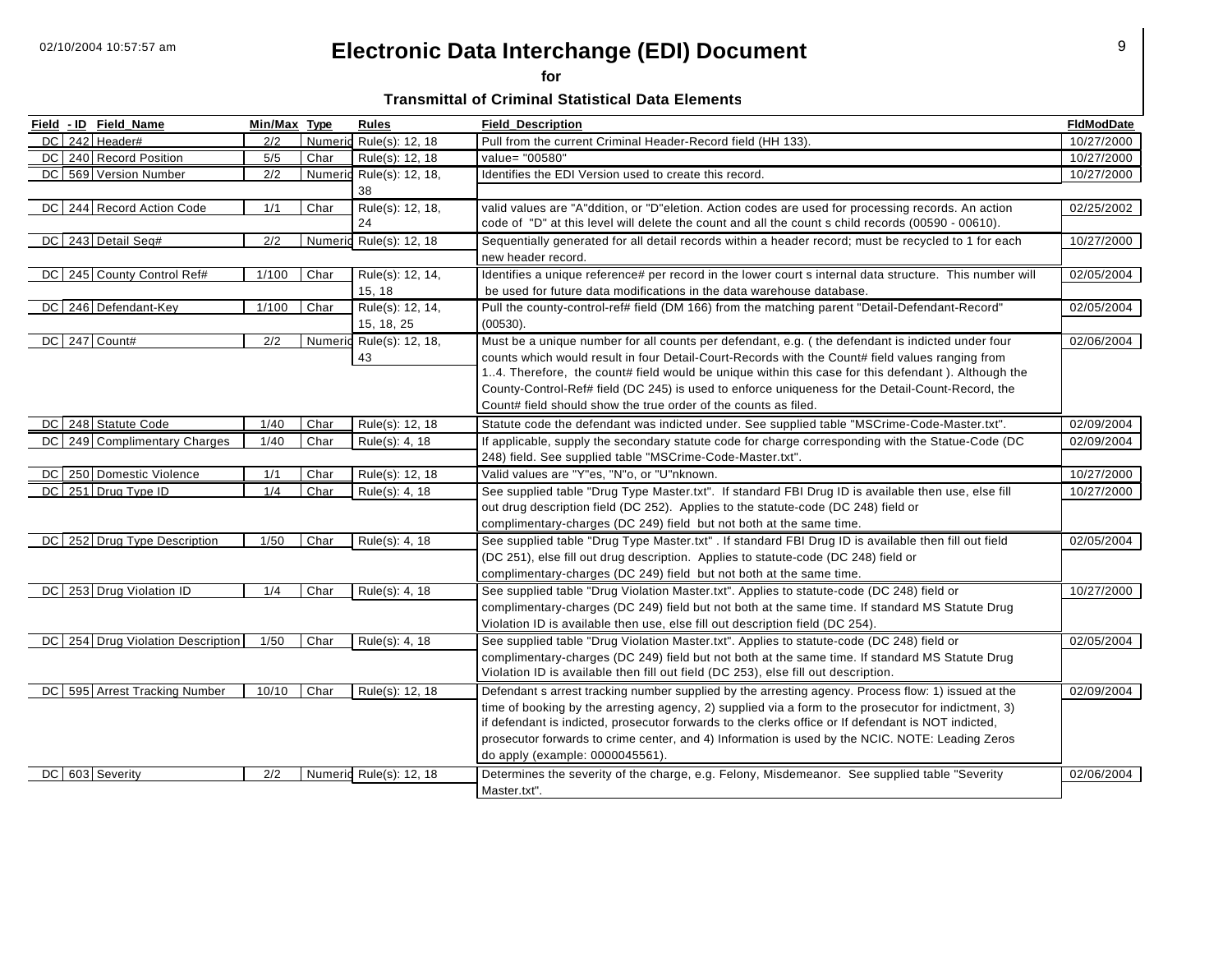**for** 

| <b>Detail Count Activity Record</b> |                             |              |      | Record_Position          | The Detail-Count-Activity-Record is used to collect activity against a count. There can be (1-many) activity records per |                   |
|-------------------------------------|-----------------------------|--------------|------|--------------------------|--------------------------------------------------------------------------------------------------------------------------|-------------------|
|                                     |                             |              |      | 00590                    | count. This record requires a matching Detail-Count-Record (00580) to exist. Also, the Detail-Count-Activity Record is   |                   |
|                                     |                             |              |      |                          | the sub-parent record for all detail records starting from 00600 through 00610 (see Diagram 1.0 - Criminal EDI           |                   |
| Version#:)                          | (Revision Date:) 02/10/2004 |              |      |                          | Structure).                                                                                                              |                   |
| Field - ID Field Name               |                             | Min/Max Type |      | Rules                    | <b>Field Description</b>                                                                                                 | <b>FidModDate</b> |
| CA 256 Transaction#                 |                             | 4/4          |      | Numeric Rule(s): 12, 18  | Pull from the current Transaction-Record field (T 3).                                                                    | 10/27/2000        |
| CA 257 Header#                      |                             | 2/2          |      | Numeric Rule(s): 12, 18  | Pull from the current Criminal Header-Record field (HH 133).                                                             | 10/27/2000        |
| CA 255 Record Position              |                             | 5/5          | Char | Rule(s): 12, 18          | value= "00590"                                                                                                           | 10/27/2000        |
| CA 570 Version Number               |                             | 2/2          |      | Numeric Rule(s): 12, 18, | Identifies the EDI Version used to create this record.                                                                   | 10/27/2000        |
|                                     |                             |              |      | 38                       |                                                                                                                          |                   |
| CA 259 Record Action Code           |                             | 1/1          | Char | Rule(s): 12, 18,         | valid values are "A"ddition, or "D"eletion. Action codes are used for processing records. An action                      | 02/25/2002        |
|                                     |                             |              |      | 24                       | code of "D" at this level will delete the count activity and all the count activity s child records                      |                   |
|                                     |                             |              |      |                          | $(00600 - 00610)$ .                                                                                                      |                   |
| CA 258 Detail Seq#                  |                             | 2/2          |      | Numeric Rule(s): 12, 18  | Sequentially generated for all detail records within a header record; must be recycled to 1 for each                     | 10/27/2000        |
|                                     |                             |              |      |                          | new header record.                                                                                                       |                   |
| CA 260 County Control Ref#          |                             | 1/100        | Char | Rule(s): 12, 14,         | Identifies a unique reference# per record in the lower court s internal data structure. This number will                 | 02/05/2004        |
|                                     |                             |              |      | 15, 18                   | be used for future data modifications in the data warehouse database.                                                    |                   |
| CA 262 Count-Key                    |                             | 1/100        | Char | Rule(s): 12, 14,         | Pull the county-control-ref# field (DC 245) from the matching parent "Detail-Count-Record" (00580).                      | 02/05/2004        |
|                                     |                             |              |      | 15, 18, 25               |                                                                                                                          |                   |
| CA 263 Activity Date                |                             | 8/8          | Char | Rule(s): 12, 18          | Date of activity. Use mask "mmddyyyy".                                                                                   | 10/27/2000        |
| CA 264 Ruling Judge Bar#            |                             | 2/4          |      | Numeric Rule(s): 12, 18  | Judge that ruled on this defendant s count. See supplied table "BarRoll Master.txt"                                      | 10/27/2000        |
| CA 265 Event Code                   |                             | 2/2          |      | Numeric Rule(s): 4, 18,  | If a matching code DOES NOTexist within the AOC "Event Master.txt" file, then supply the                                 | 02/09/2004        |
|                                     |                             |              |      | 51                       | Event-Code-Description (CA 665) instead of the Event-Code.                                                               |                   |
| CA I                                | 665 Event Code Description  | 1/50         | Char | Rule(s): 4, 18,          | If the Event-Code (CA 265) is not available, then supply the Event-Code-Description.                                     | 02/09/2004        |
|                                     |                             |              |      | 51                       |                                                                                                                          |                   |
| CA 267 Disposition Method Code      |                             | 2/2          |      | Numeric Rule(s): 4, 18,  | Disposition handed down by the court for this count. If a matching code DOES NOT exist within the                        | 02/09/2004        |
|                                     |                             |              |      | 51                       | AOC "Count-Action Master.txt" file, then supply the Disposition-Method-Description (CA 666) instead                      |                   |
|                                     |                             |              |      |                          | of the Disposition-Method-Code.                                                                                          |                   |
| CA 666 Disposition Method Descrip   |                             | 1/50         | Char | Rule(s): 4, 18,          | If the Disposition-Method-Code (CA 267) is not available, then supply the                                                | 02/09/2004        |
|                                     |                             |              |      | 51                       | Disposition-Method-Description.                                                                                          |                   |
| CA 268 Disposition Condition Code   |                             | 2/2          |      | Numeric Rule(s): 4, 18   | If applicable, then supply the dispositional conditions that apply to the defendant for this count. If a                 | 02/09/2004        |
|                                     |                             |              |      |                          | matching code DOES NOT exist within the AOC "Condition Master.txt" file, then supply the                                 |                   |
|                                     |                             |              |      |                          | Disposition-Condition-Description (CA 667) instead of the Disposition-Condition-Code.                                    |                   |
| CA 667 Disposition Condition Desc   |                             | 1/50         | Char | Rule(s): 4, 18           | If applicable and the Disposition-Condition-Code (CA 268) is not available, then supply the                              | 02/09/2004        |
|                                     |                             |              |      |                          | Disposition-Condition-Description.                                                                                       |                   |
| CA 605 Notes                        |                             | 1/100        | Char | Rule(s): 4, 18           | Used for additional information if applicable.                                                                           | 02/05/2004        |
| CA 668 Closed                       |                             | 1/1          | Char | Rule(s): 12, 18          | If the disposition of the Court closes this count, then supplied "Y"es. Valid values are "Y"es, "N"o,                    | 02/09/2004        |
|                                     |                             |              |      |                          | or "U"nknown.                                                                                                            |                   |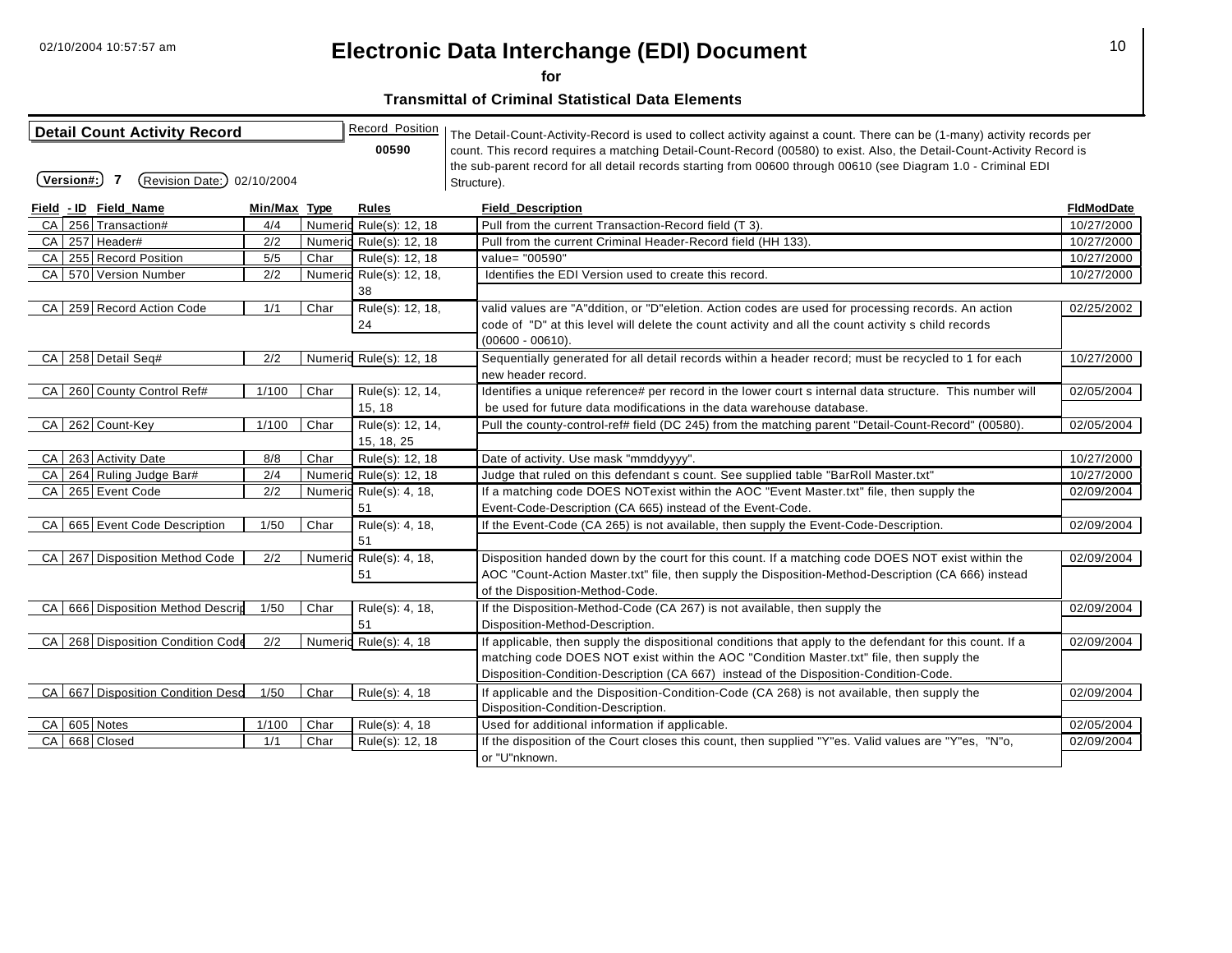**for** 

| <b>Detail Sentence Record</b>                   |              |      | Record_Position          | The Detail-Sentence-Record contains sentencing information. There can be (0-many) sentence records per count                                                                                               |                   |
|-------------------------------------------------|--------------|------|--------------------------|------------------------------------------------------------------------------------------------------------------------------------------------------------------------------------------------------------|-------------------|
|                                                 |              |      | 00600                    | activity. This record requires a matching Detail-Count-Activity-Record (00590) to exist. Also, the Detail-Sentence                                                                                         |                   |
| Version#:)<br>-5<br>(Revision Date:) 02/10/2004 |              |      |                          | Record is the sub-parent record for detail record 00610 (see Diagram 1.0 - Criminal EDI Structure).                                                                                                        |                   |
|                                                 |              |      |                          |                                                                                                                                                                                                            |                   |
| Field - ID Field_Name                           | Min/Max Type |      | Rules                    | <b>Field_Description</b>                                                                                                                                                                                   | <b>FIdModDate</b> |
| SR 270 Transaction#                             | 4/4          |      | Numeric Rule(s): 12, 18  | Pull from the current Transaction-Record field (T 3).                                                                                                                                                      | 10/27/2000        |
| SR 271 Header#                                  | 2/2          |      | Numeric Rule(s): 12, 18  | Pull from the current Criminal Header-Record field (HH 133).                                                                                                                                               | 10/27/2000        |
| SR 269 Record Position                          | 5/5          | Char | Rule(s): 12, 18          | value= "00600"                                                                                                                                                                                             | 10/27/2000        |
| SR 571 Version Number                           | 2/2          |      | Numeric Rule(s): 12, 18, | Identifies the EDI Version used to create this record.                                                                                                                                                     | 10/27/2000        |
|                                                 |              |      | 38                       |                                                                                                                                                                                                            |                   |
| SR 273 Record Action Code                       | 1/1          | Char | Rule(s): 12, 18,         | valid values are "A"ddition, or "D"eletion. Action codes are used for processing records. An action                                                                                                        | 02/25/2002        |
|                                                 |              |      | 24                       | code of "D" at this level will delete the sentence and the sentence s child record (00610).                                                                                                                |                   |
| SR 272 Detail Seq#                              | 2/2          |      | Numeric Rule(s): 12, 18  | Sequentially generated for all detail records within a header record; must be recycled to 1 for each                                                                                                       | 10/27/2000        |
|                                                 |              |      |                          | new header record.                                                                                                                                                                                         |                   |
| SR 274 County Control Ref#                      | 1/100        | Char | Rule(s): 12, 14,         | Identifies a unique reference# per record in the lower court s internal data structure. This number will                                                                                                   | 02/05/2004        |
|                                                 |              |      | 15, 18                   | be used for future data modifications in the data warehouse database.                                                                                                                                      |                   |
| SR 276 Count-Activity-Key                       | 1/100        | Char | Rule(s): 12, 14,         | Pull the county-control-ref# field (CA 260) from the matching parent "Detail-Count-Activity-Record"                                                                                                        | 02/05/2004        |
|                                                 |              |      | 15, 18, 25               | (00590).                                                                                                                                                                                                   |                   |
| SR 278 Sentence Type                            | 2/2          |      | Numeric Rule(s): 12, 18, | The sentence type describes under what circumstances the sentencing occurred. Valid values are (1)                                                                                                         | 10/27/2000        |
|                                                 |              |      | 40                       | Initial Sentence/Presentation of Case, (2) Revocation, or (3) Re-Trial.                                                                                                                                    |                   |
| SR 277 Sentence Statute Code                    | 1/40         | Char | Rule(s): 12, 18          | The MS Code that this count was sentenced under. See supplied table "MSCrime Code Master.txt".                                                                                                             | 10/27/2000        |
|                                                 |              |      |                          | NOTE: The statute code at sentencing can differ from the code at time of arrest or at time of                                                                                                              |                   |
|                                                 |              |      |                          | indictment.                                                                                                                                                                                                |                   |
| SR 579 Sentence Complimentary 0                 | 1/40         | Char | Rule(s): 4, 18           | If applicable, supply the secondary statute code for charge corresponding with the Statue-Code (SR                                                                                                         | 02/09/2004        |
|                                                 |              |      |                          | 277) field. See supplied table "MSCrime-Code-Master.txt".                                                                                                                                                  |                   |
| SR 580 Drug Type ID                             | 1/4          | Char | Rule(s): 4, 18           | Supply if applicable to statute. Applies to the sentence-statute-code (SR 277) field or                                                                                                                    | 10/27/2000        |
|                                                 |              |      |                          | sentence-complimentary-charges (SR 579) field but not both at the same time. If standard FBI Drug                                                                                                          |                   |
|                                                 |              |      |                          | ID is available then use, else fill out drug-type-description field (SR 581). See supplied table "Drug<br>Type Master.txt".                                                                                |                   |
| SR 581 Drug Type Description                    |              | Char |                          |                                                                                                                                                                                                            | 02/05/2004        |
|                                                 | 1/50         |      | Rule(s): 4, 18           | Supply if applicable to statute. Applies to the sentence-statute-code (SR 277) field or                                                                                                                    |                   |
|                                                 |              |      |                          | sentence-complimentary-charges (SR 579) field but not both at the same time. If standard FBI Drug<br>ID is available then apply in field (SR 580), else fill out drug-type-description. See supplied table |                   |
|                                                 |              |      |                          | "Drug Type Master.txt".                                                                                                                                                                                    |                   |
| SR 582 Drug Violation ID                        | 1/4          | Char | Rule(s): 4, 18           | Supply if applicable to statute. Applies to the sentence-statute-code (SR 277) field or                                                                                                                    | 10/27/2000        |
|                                                 |              |      |                          | sentence-complimentary-charges (SR 579) field but not both at the same time. If standard MS                                                                                                                |                   |
|                                                 |              |      |                          | Statute Drug Violation ID is available then use, else fill out description field (SR 583). See supplied                                                                                                    |                   |
|                                                 |              |      |                          | table "Drug Violation Master.txt".                                                                                                                                                                         |                   |
| SR 583 Drug Violation Description               | 1/50         | Char | Rule(s): 4, 18           | Supply if applicable to statute. Applies to the sentence-statute-code (SR 277) field or                                                                                                                    | 02/05/2004        |
|                                                 |              |      |                          | sentence-complimentary-charges (SR 579) field but not both at the same time. If standard MS                                                                                                                |                   |
|                                                 |              |      |                          | Statute Drug Violation ID is available then apply to field (SR 582), else fill out description. See                                                                                                        |                   |
|                                                 |              |      |                          | supplied table "Drug Violation Master.txt".                                                                                                                                                                |                   |
| SR 279 Sentence To Life                         | 1/1          | Char | Rule(s): 12, 18,         | Valid values are "Y"es, or "N"o. If "Y"es, then the Total-Time-Sentenced (SR 281) and                                                                                                                      | 10/27/2000        |
|                                                 |              |      | 39                       | Time-To-Be-Served (SR 282) fields may be required.                                                                                                                                                         |                   |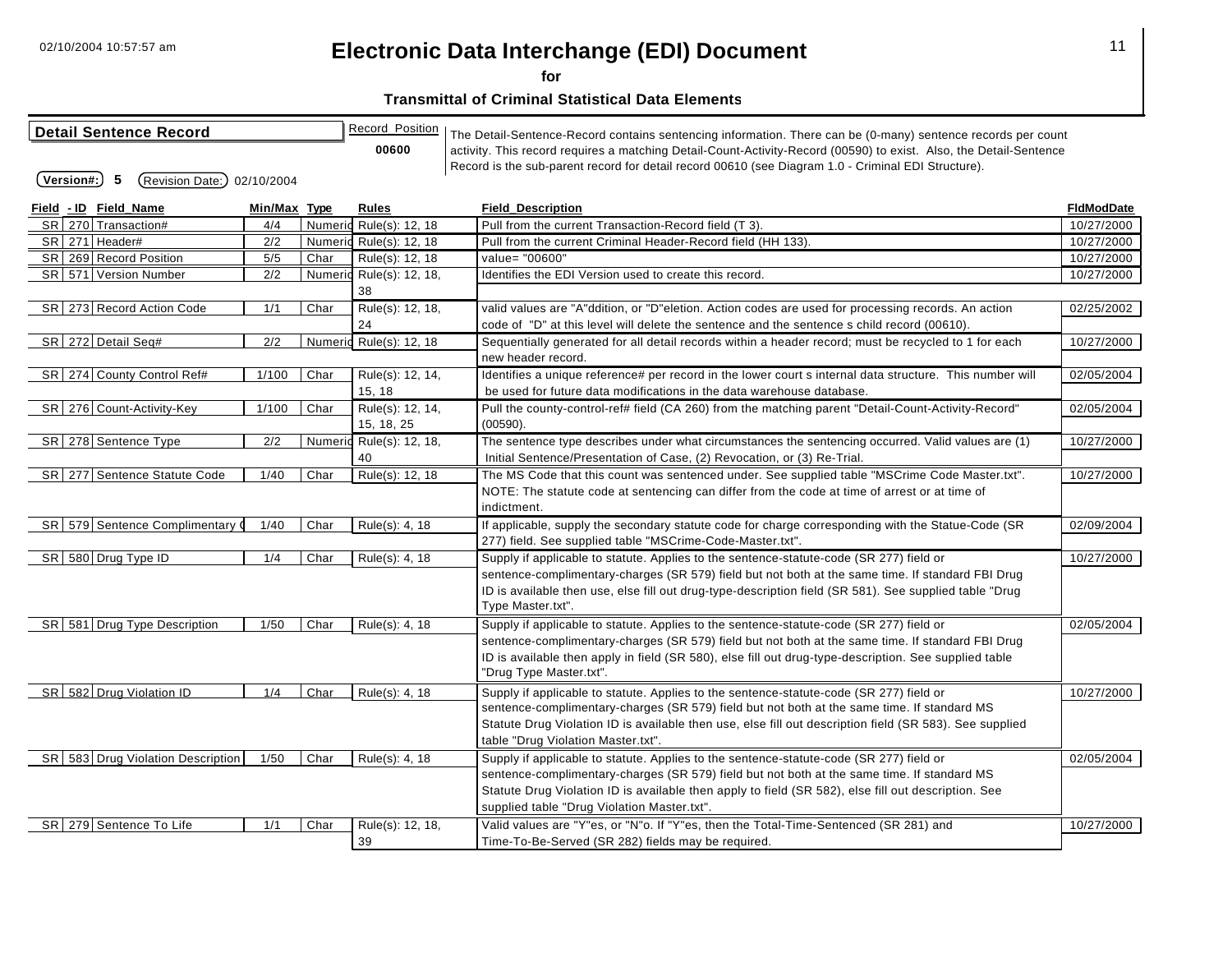**for** 

**Transmittal of Criminal Statistical Data Elements** 

|      | Field - ID Field Name           | Min/Max Type |      | <b>Rules</b>            | <b>Field Description</b>                                                                           | <b>FidModDate</b> |
|------|---------------------------------|--------------|------|-------------------------|----------------------------------------------------------------------------------------------------|-------------------|
|      | SR   280 Sentence To Death      | 1/1          | Char | Rule(s): 12, 18,        | Valid values are "Y"es, or "N"o.                                                                   | 10/27/2000        |
|      |                                 |              |      | 39                      |                                                                                                    |                   |
|      | SR 281 Total Time Sentenced     | 2/2          |      | Numeric Rule(s): 4, 18, | Total time sentenced must be supplied in DAYS. The Total-Time-Sentence must equal to the           | 10/26/2000        |
|      |                                 |              |      | 39                      | Time-To-Be-Served (SR 282) + Time-Suspended (SR 591) fields, e.g. 728 days (SR 282) + 0 days       |                   |
|      |                                 |              |      |                         | (SR 591) = 728 days (SR 281).                                                                      |                   |
|      | SR 282 Time To Be Served        | 2/2          |      | Numeric Rule(s): 4, 18, | Time to be served must be supplied in DAYS.                                                        | 10/26/2000        |
|      |                                 |              |      | 39                      |                                                                                                    |                   |
|      | SR 591 Time Suspended           | 2/2          |      | Numeric Rule(s): 4, 18, | Time suspended must be supplied in DAYS.                                                           | 10/26/2000        |
|      |                                 |              |      | 39                      |                                                                                                    |                   |
|      | SR 592 Probation Time           | 2/2          |      | Numeric Rule(s): 4, 18, | Probation time must be supplied in DAYS.                                                           | 10/26/2000        |
|      |                                 |              |      | 39                      |                                                                                                    |                   |
|      | SR 593 Non-AdjudicationTime     | 2/2          |      | Numeric Rule(s): 4, 18, | Time must be supplied in DAYS.                                                                     | 02/14/2002        |
|      |                                 |              |      | 39                      |                                                                                                    |                   |
|      | SR   283 Habitual Flag          | 1/1          | Char | Rule(s): 12, 18         | Use to flag a repeat offender. Valid values are "Y"es, "N"o, or "U"nknown.                         | 10/27/2000        |
|      | SR 284 Habitual Statute Code    | 1/40         | Char | Rule(s): 4, 18          | If the defendant is a habitual offender (SR 283 = "Y") and is sentenced as such, then supply the   | 12/22/2000        |
|      |                                 |              |      |                         | habitual statute code (see Rule 12). See supplied table "Habitual Master.txt".                     |                   |
|      | SR 576 Conditions of Sentence   | 1/100        | Char | Rule(s): 4, 18          | Description of the conditions of the sentence if applicable.                                       | 10/27/2000        |
|      | SR   584   Sentence Action Date | 8/8          | Char | Rule(s): 4, 18          | Date Sentence occurred. Use mask "mmddyyyy".                                                       | 10/27/2000        |
| SR I | 585 Sentence Judge Bar#         | 2/4          |      | Numeric Rule(s): 12, 18 | Judge that sentenced defendant on count. See supplied table "BarRoll Master.txt".                  | 10/27/2000        |
|      | SR 586 DA/ADA Bar#              | 2/4          |      | Numeric Rule(s): 12, 18 | Bar Roll Number of the District Attorney or Assistant District Attorney at time of sentencing. See | 02/06/2004        |
|      |                                 |              |      |                         | supplied table "BarRoll Master.txt".                                                               |                   |
|      | SR 604 Severity                 | 2/2          |      | Numeric Rule(s): 12, 18 | Determines the severity of the sentence, e.g. Felony, Misdemeanor. See supplied table "Severity    | 02/06/2004        |
|      |                                 |              |      |                         | Master.txt".                                                                                       |                   |

| <b>Detail Sentence</b><br><b>Concurrent-Consecutive Record</b> |  |                           |       |        | Record Position<br>00610 | (see Rule 34); The Detail-Sentence-Concurrent-Consecutive-Record is used to identify if a sentence runs concurrent or<br>consecutive with existing sentence records on the same case or on a different case. There can be (0-many) |            |
|----------------------------------------------------------------|--|---------------------------|-------|--------|--------------------------|------------------------------------------------------------------------------------------------------------------------------------------------------------------------------------------------------------------------------------|------------|
| (Version#:)<br>Revision Date:) 02/10/2004                      |  |                           |       |        |                          | concurrent-consecutive sentencing records per current sentence. Also, this record requires a matching<br>Detail-Sentence-Record (00600) to exist.                                                                                  |            |
|                                                                |  | CC 286 Transaction#       | 4/4   |        | Numeric Rule(s): 12, 18  | Pull from the current Transaction-Record field (T 3).                                                                                                                                                                              | 10/27/2000 |
|                                                                |  | CC 287 Header#            | 2/2   |        | Numeric Rule(s): 12, 18  | Pull from the current Criminal Header-Record field (HH 133).                                                                                                                                                                       | 10/27/2000 |
|                                                                |  | CC 285 Record Position    | 5/5   | Char   | Rule(s): 12, 18          | value= "00610"                                                                                                                                                                                                                     | 10/27/2000 |
|                                                                |  | CC 572 Version Number     | 2/2   |        | Numeric Rule(s): 12, 18, | Identifies the EDI Version used to create this record.                                                                                                                                                                             | 10/27/2000 |
|                                                                |  |                           |       |        | 38                       |                                                                                                                                                                                                                                    |            |
|                                                                |  | CC 289 Record Action Code | 1/1   | Char   | Rule(s): 12, 18,         | valid values are "A"ddition, or "D"eletion. Action codes are used for processing records.                                                                                                                                          | 10/27/2000 |
|                                                                |  |                           |       |        | 24                       |                                                                                                                                                                                                                                    |            |
|                                                                |  | CC 288 Detail Seq#        | 2/2   |        | Numeric Rule(s): 12, 18  | Sequentially generated for all detail records within a header record; must be recycled to 1 for each                                                                                                                               | 10/27/2000 |
|                                                                |  |                           |       |        |                          | new header record.                                                                                                                                                                                                                 |            |
| CC L                                                           |  | 290 County Control Ref#   | 1/100 | l Char | Rule(s): 12, 14,         | Identifies a unique reference# per record in the lower court s internal data structure. This number will                                                                                                                           | 02/05/2004 |
|                                                                |  |                           |       |        | 15, 18                   | be used for future data modifications in the data warehouse database.                                                                                                                                                              |            |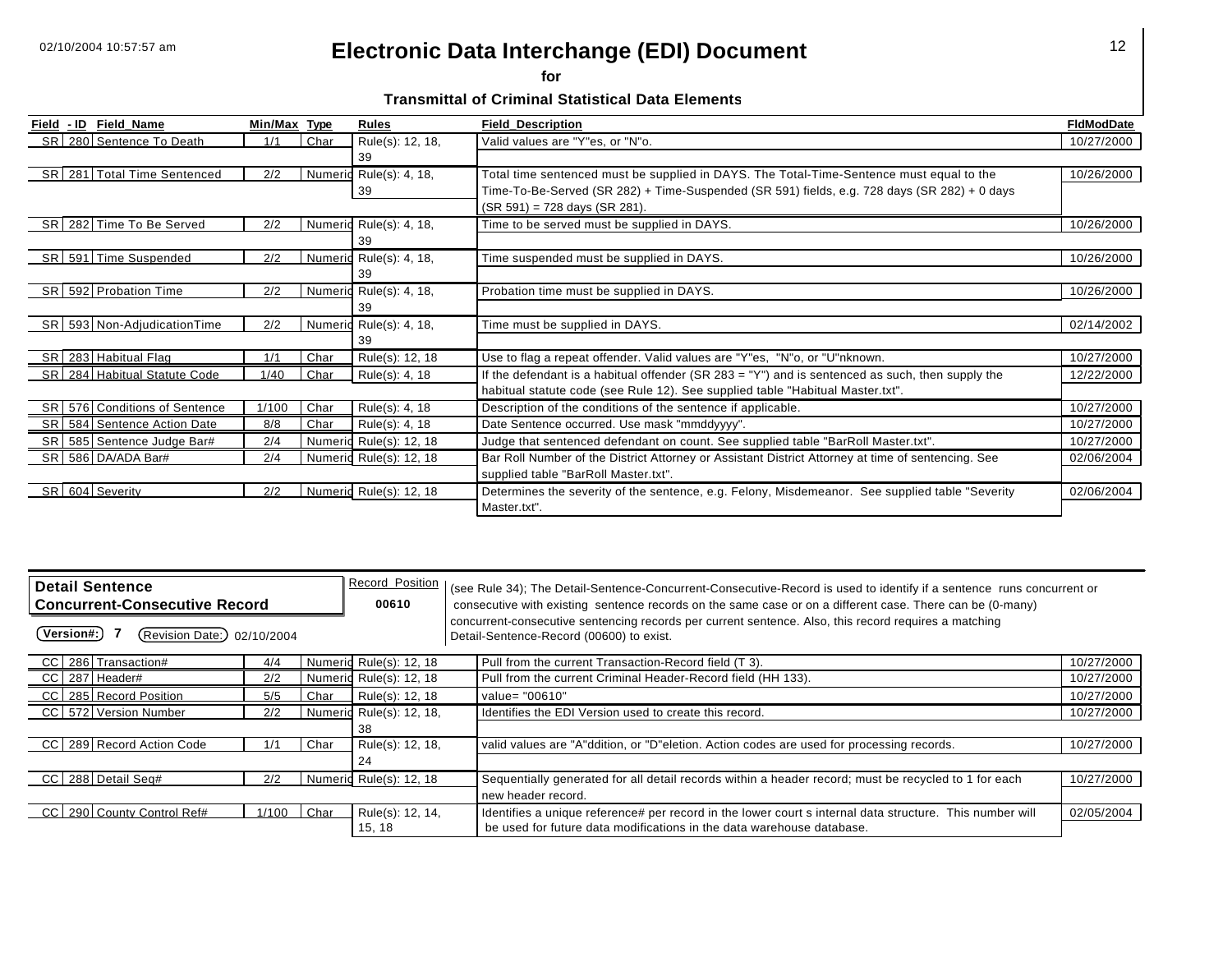**for** 

**Transmittal of Criminal Statistical Data Elements** 

| Field - ID | Field Name                        | Min/Max | <b>Type</b> | <b>Rules</b>             | <b>Field Description</b>                                                                           | <b>FidModDate</b> |
|------------|-----------------------------------|---------|-------------|--------------------------|----------------------------------------------------------------------------------------------------|-------------------|
|            | CC 292 Sentence-Key               | 1/100   | Char        | Rule(s): 12, 14,         | Pull the county-control-ref# field (SR 274) from the matching parent "Detail-Sentence-Record"      | 02/05/2004        |
|            |                                   |         |             | 15, 18, 25               | (00600).                                                                                           |                   |
|            | CC 293 Concurrent-Consecutive Fla | 1/1     |             | Numeric Rule(s): 12, 18, | Set this flag to the type of record being generated. Valid values are (1) Concurrent, or (2)       | 11/14/2000        |
|            |                                   |         |             | 44                       | Consecutive.                                                                                       |                   |
|            | $CC$ 294 C-C Count#               | 2/2     |             | Numeric Rule(s): 12, 18, | If multiple counts exist in the Concurrent-Consecutive case for this defendant, the                | 12/22/2000        |
|            |                                   |         |             | 43, 44                   | Concurrent-Consecutive count number field must be unique.                                          |                   |
|            | CC 302 C-C Court ID               | 2/2     |             | Numeric Rule(s): 12, 18, | Concurrent-Consecutive Court ID of the related case. See supplied table "Court Type Master.txt".   | 11/09/2000        |
|            |                                   |         |             | 21, 44                   |                                                                                                    |                   |
|            | CC 299 C-C District#              | 2/2     |             | Numeric Rule(s): 12, 18, | Concurrent-Consecutive Local District Number of the related case. See supplied table "New District | 05/24/2001        |
|            |                                   |         |             | 21, 44                   | Master.txt"                                                                                        |                   |
|            | CC 301 C-C Judicial District      | 2/2     |             | Numeric Rule(s): 12, 18, | Concurrent-Consecutive Judicial District of the related case. See supplied table "New District     | 02/06/2004        |
|            |                                   |         |             | 21, 44                   | Master.txt".                                                                                       |                   |
|            | CC 300 C-C County ID              | 2/2     |             | Numeric Rule(s): 12, 18, | Concurrent-Consecutive County ID of the related case. See supplied table "County Master.txt"       | 11/09/2000        |
|            |                                   |         |             | 21, 44                   |                                                                                                    |                   |
|            | CC 361 C-C Case Year              | 4/4     | Char        | Rule(s): 12, 18,         | Concurrent-Consecutive Filing Year of the related case. Use mask "yyyy".                           | 02/25/2002        |
|            |                                   |         |             | 21, 44                   |                                                                                                    |                   |
|            | CC 296 C-C Case Number            | 4/4     |             | Numeric Rule(s): 4, 18,  | Concurrent-Consecutive Case Number of the related case. The case-number field or                   | 02/06/2004        |
|            |                                   |         |             | 21, 44                   | pre-7/1/98-docket# field must be supplied                                                          |                   |
|            | CC 298 C-C Pre 7-1-98 Docket#     | 1/20    | Char        | Rule(s): 4, 18,          | Concurrent-Consecutive Pre 7-1-98 Docket# of the related case. The case-number field or            | 11/14/2000        |
|            |                                   |         |             | 21, 44                   | pre-7/1/98-docket# field must be supplied                                                          |                   |
|            | CC 297 C-C Local Case Identifier  | 1/25    | Char        | Rule(s): 4, 18,          | Concurrent-Consecutive Local Case Number of the related case.                                      | 06/29/2001        |
|            |                                   |         |             | 21, 44                   |                                                                                                    |                   |
| CC I       | 597 ORI Number                    | 1/15    | Char        | Rule(s): 4, 18           | Unique identification number assigned to each court by the FBI. See supplied table "New District   | 02/05/2004        |
|            |                                   |         |             |                          | Master.txt". Example: Adams County Circuit Court ORI# = "MS001015J".                               |                   |

| <b>Header Ending Record</b> |  |  |  |  |  |  |
|-----------------------------|--|--|--|--|--|--|
|-----------------------------|--|--|--|--|--|--|

**Header Ending Record\_Position** (see Rule: 8, 42). The Header-Ending-Record is generated after the creation of all detail records of the current case. **00999** 

|  | HR 331 Transaction#        | 4/4 |      | Numeric Rule(s): 12, 18  | Pull from the current Transaction-Record field (T 3).                      | 10/27/2000 |
|--|----------------------------|-----|------|--------------------------|----------------------------------------------------------------------------|------------|
|  | HR 332 Header#             | 2/2 |      | Numeric Rule(s): 12, 18  | Pull from the current Criminal Header-Record field (HH 133).               | 02/06/2004 |
|  | HR 330 Record Position     | 5/5 | Char | Rule(s): 12, 18          | value= "00999"                                                             | 10/27/2000 |
|  | HR 575 Version Number      | 2/2 |      | Numeric Rule(s): 12, 18, | I Identifies the EDI Version used to create this record.                   | 10/27/2000 |
|  |                            |     |      |                          |                                                                            |            |
|  | HR 333 Detail Record Count | 2/2 |      | Numerid Rule(s): 12, 18  | Total number of detail records processed within the current header record. | 10/27/2000 |